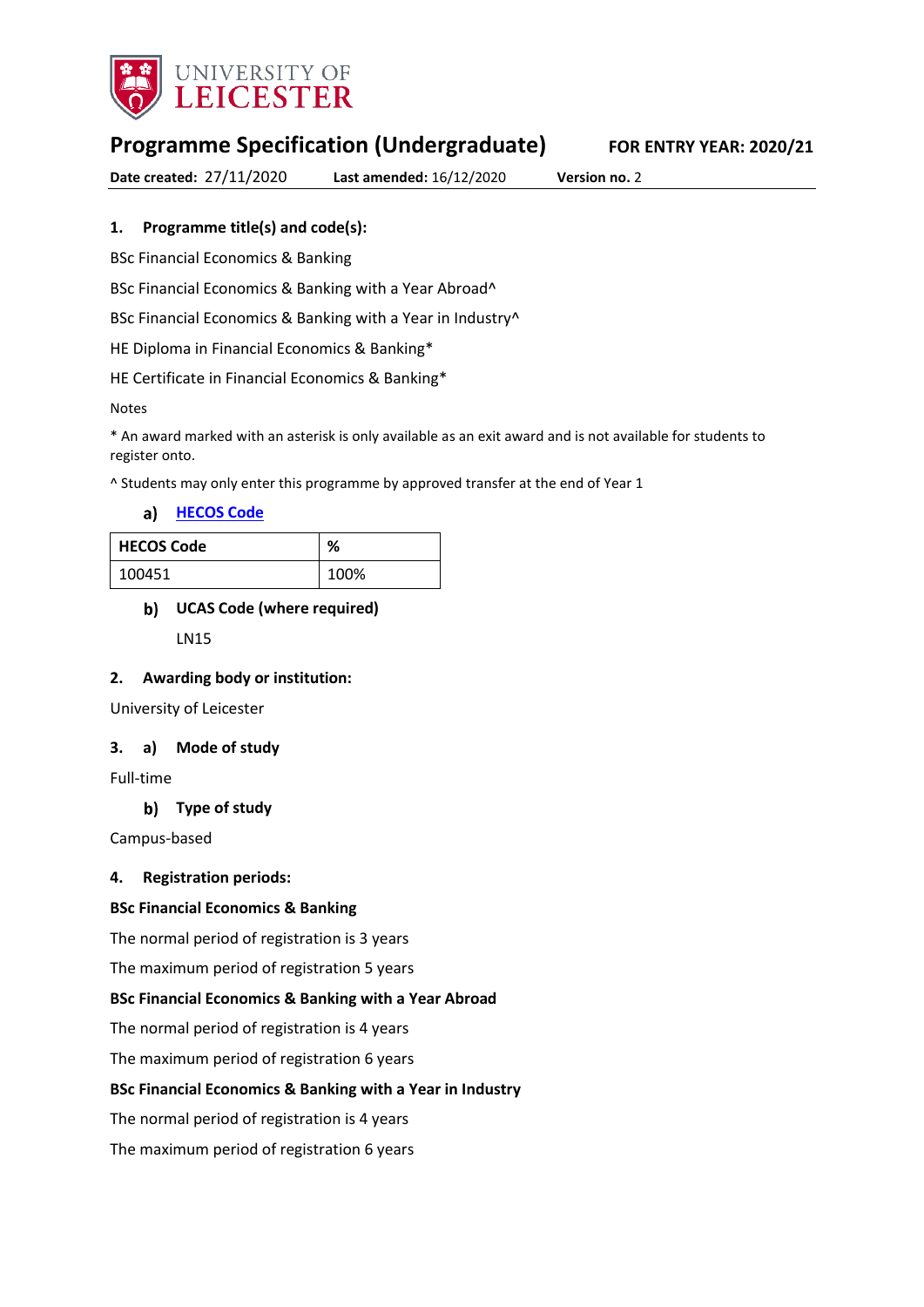## **5. Typical entry requirements**

Three A levels normally considered as a minimum. Two AS levels or vocational AS levels will be considered in place of an A level. General Studies and Critical Thinking not accepted.

A/AS Levels: ABB or equivalent including GCSE Maths at grade B or grade 5.

Access to HE course: Pass kite-marked course with a substantial number of level 3 credits at distinction, normally a minimum of 30 with some in Business or Economics. Students should also have GCSE Maths grade B.

European Baccalaureate: Pass with 77% overall.

International Baccalaureate: Pass Diploma with 30 points and 5 in SL maths.

Cypriot Apolytirion: 18.5/20 overall including 17 in Maths, plus grade B in 1 A-level..

French Baccalaureat: 13/20 overall with 13 in Maths. Students taking the international option 12/20 overall with 13 in maths.

Lithuanian Brandos Atestatas: Pass with grade 8.5 overall.

Chinese first year degree course: Normally, Pass with an average of 85% with good grades in relevant subjects.

Year Abroad variant: The condition for admission to the scheme will be an average mark of no less than 55% in year one. Students who meet these conditions will be invited to apply at the beginning of the second year of studies. Students will then be expected to maintain average marks of no less than 55% in their second year.

For the Year Abroad variants, students will not be admitted directly to these programmes but will be able to transfer to the programme on application for a year abroad during the second year of the BA programme under the following conditions:

- Have an overall average of 55 or higher in the first year
- Have an overall average of 55 or higher in the second year
- Must not have any failed modules in order to progress to the year abroad.

**\****If you have mitigating circumstances that affect your results, you may request that your circumstances be taken into consideration.*

For those on the year in industry, see additional programme specification content for Year in Industry [programmes](https://www2.le.ac.uk/offices/sas2/courses/documentation/undergraduate-programme-specification-content-for-year-in-industry-programme-variants)

### **6. Accreditation of Prior Learning**

Direct entry into the second year may be possible for those with advanced qualifications strictly comparable with our degree structure.

### **7. Programme aims**

This programme aims to:

- Provide a detailed knowledge, and critical awareness, of the main ideas, concepts, models and principles in economic analysis, and their application to the study of financial systems and institutions through a number of specialised financial modules.
- Develop skills in quantitative economic analysis through the use of standard mathematical and statistical techniques and their application to economic problems and data.
- Increase a graduate's marketability by: encouraging intellectual development, critical ability, research skills, communication skills and confidence in problem recognition, formulation and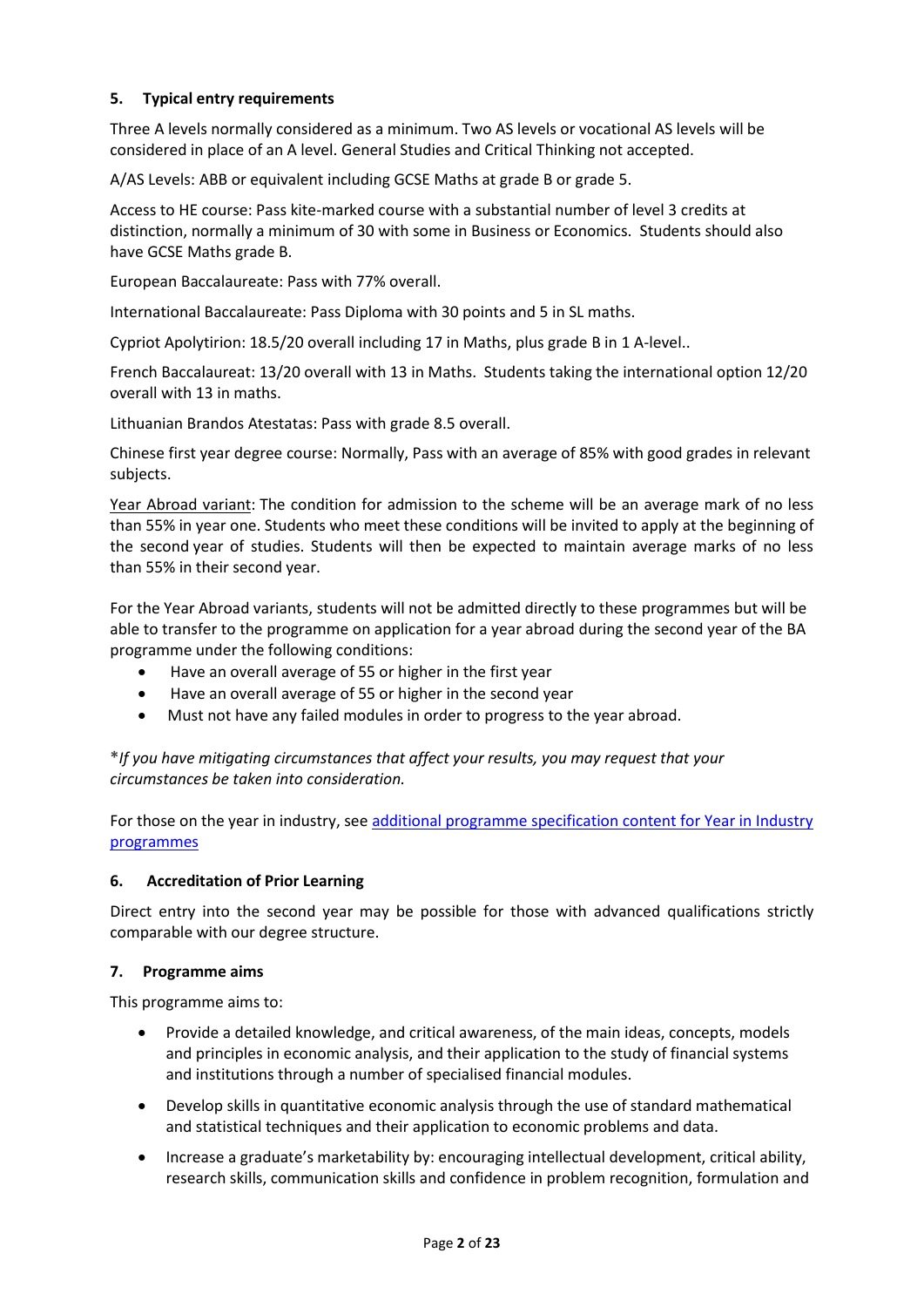solution; and by promoting awareness of the general economic and financial environment and current financial issues.

- Prepare students for a wide range of careers such as government service, business management, financial services and postgraduate study in economics or a related area.
- Develop skills of written and oral presentation, team working, information handing, use of information technology and skills for lifelong learning.
- Develop in students a detailed knowledge of core areas in financial economics at progressively rising levels of analytical and technical complexity.
- Introduce students to techniques of financial economics and banking analysis (such as derivatives pricing, risk management methods and portfolio management).
- Develop in students an ability to use financial software and data sources.
- Provide students who enter the Year Abroad programme the experience of learning in a different cultural environment.
- Provide students who enter the Year in Industry programme with opportunities to obtain relevant work experience and support them in developing a portfolio to demonstrate learning outcomes. Also to enable these students to learn directly about business and the professional application of their studies.

### **8. Reference points used to inform the programme specification**

- QAA Benchmarking Statement
- Framework for Higher Education Qualifications (FHEQ)
- UK Quality Code for Higher Education
- **University Learnin[g Strategy](https://www2.le.ac.uk/offices/sas2/quality/learnteach)**
- **.** [University Assessment Strategy](https://www2.le.ac.uk/offices/sas2/quality/learnteach)
- University of Leicester Periodic Developmental Review Report
- External Examiners' reports (annual)
- United Nations Education for Sustainable Development Goals
- Student Destinations Data

### **9. Programme Outcomes**

Unless otherwise stated, programme outcomes apply to all awards specified in 1. Programme title(s).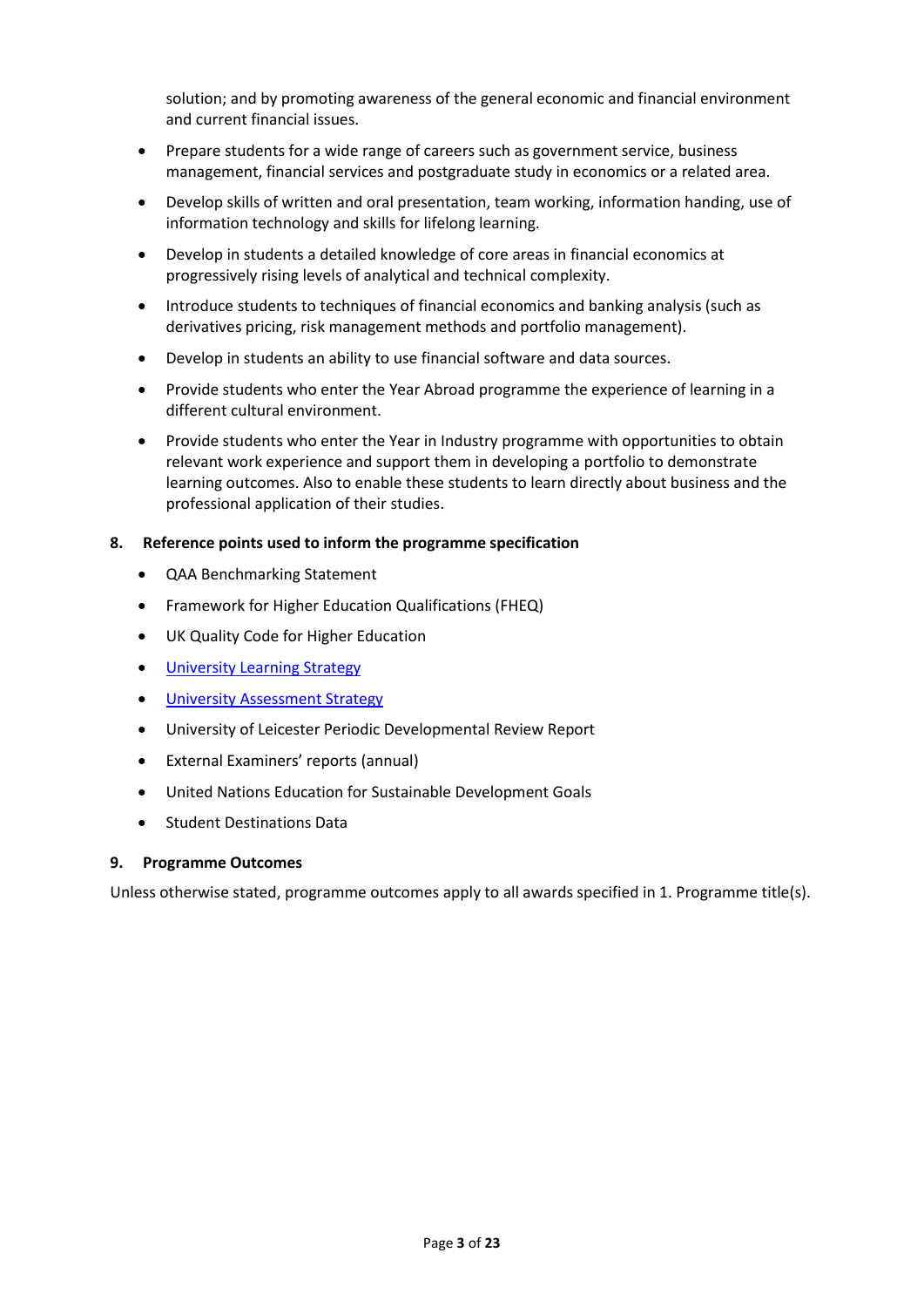# **Discipline specific knowledge and competencies**

i) Mastery of an appropriate body of knowledge

| <b>Intended Learning</b><br><b>Outcomes</b>                                                                                          | <b>Teaching and Learning Methods</b>                                                                                                        | <b>How Demonstrated?</b>                                                                                                                                             |
|--------------------------------------------------------------------------------------------------------------------------------------|---------------------------------------------------------------------------------------------------------------------------------------------|----------------------------------------------------------------------------------------------------------------------------------------------------------------------|
| Demonstrate knowledge of<br>the principles underlying<br>economic, financial and<br>banking analysis and core<br>issues in micro and | Lectures and seminars and<br>formative feedback particularly<br>on the core modules EC1000,<br>EC1001, EC2045, EC2046, EC3077<br>and EC3058 | Demonstrated through the<br>assignments delivered through<br>the core modules identified.                                                                            |
| macroeconomics.                                                                                                                      | Lectures, seminars and formative<br>feedback particularly on modules<br>EC1005, EC1007, EC1008,<br>EC1009                                   | Demonstrated through achieving<br>a pass mark in the mid-term tests<br>and then the final exam on the<br>core mathematics and statistics<br>modules in year 1 and 2. |
| Describe standard<br>mathematical and statistical<br>techniques.                                                                     | Lectures and seminars and<br>formative feedback particularly<br>on the core modules EC1000,<br>EC1001, EC2045, EC2046, EC3077<br>and EC3058 | Demonstrated through the<br>assignments delivered through<br>the core modules identified.                                                                            |
|                                                                                                                                      | Lectures, seminars and formative<br>feedback particularly on modules<br>EC1005, EC1007, EC1008,<br>EC1009                                   | Demonstrated through achieving<br>a pass mark in the mid-term tests<br>and then the final exam on the<br>core mathematics and statistics<br>modules in year 1 and 2. |

# ii) Understanding and application of key concepts and techniques

| <b>Intended Learning Outcomes</b> | <b>Teaching and Learning Methods</b> | <b>How Demonstrated?</b>       |
|-----------------------------------|--------------------------------------|--------------------------------|
| Explain economic models,          | Lectures, seminars and formative     | Through exam performance       |
| financial models and models of    | assessments across all modules       | but also in oral presentations |
| banking and apply them            | across the programme.                | and analyses of problem        |
| appropriately.                    |                                      | solving sets.                  |
|                                   | Workshops held in computer labs      |                                |
|                                   | designed to demonstrate to the       | Through assessment, in         |
|                                   | 'how' in relation to economic        | particular EC1009,             |
|                                   | quantitative modeling                | EC2010 and EC2011.             |
| Employ quantitative economic      | Lectures, seminars and formative     | Through exam performance       |
| and financial analysis.           | assessments across all modules       | but also in oral presentations |
|                                   | across the programme.                | and analyses of problem        |
|                                   |                                      | solving sets.                  |
|                                   | Workshops held in computer labs      |                                |
|                                   | designed to demonstrate to the       | Through assessment, in         |
|                                   | 'how' in relation to economic        |                                |
|                                   |                                      | particular EC1009,             |
|                                   | quantitative modeling                | EC2010 and EC2011.             |
| Demonstrate the ability to apply  | Developing the ability to apply      | Reflective log, skills audit,  |
| economic/financial/mathematical   | economic/financial/mathematical      | employer feedback and final    |
| theories and techniques in a      | theories and concepts to real        | report/presentation (Year in   |
| work place setting (Year in       | world situations within the work     | Industry variant only).        |
| Industry variant only)*           | environment (Year in Industry        |                                |
|                                   | variant only).                       |                                |
| *The extent to which a student    |                                      |                                |
| will have the opportunity to do   |                                      |                                |
| this will vary according to the   |                                      |                                |
| type of placement.                |                                      |                                |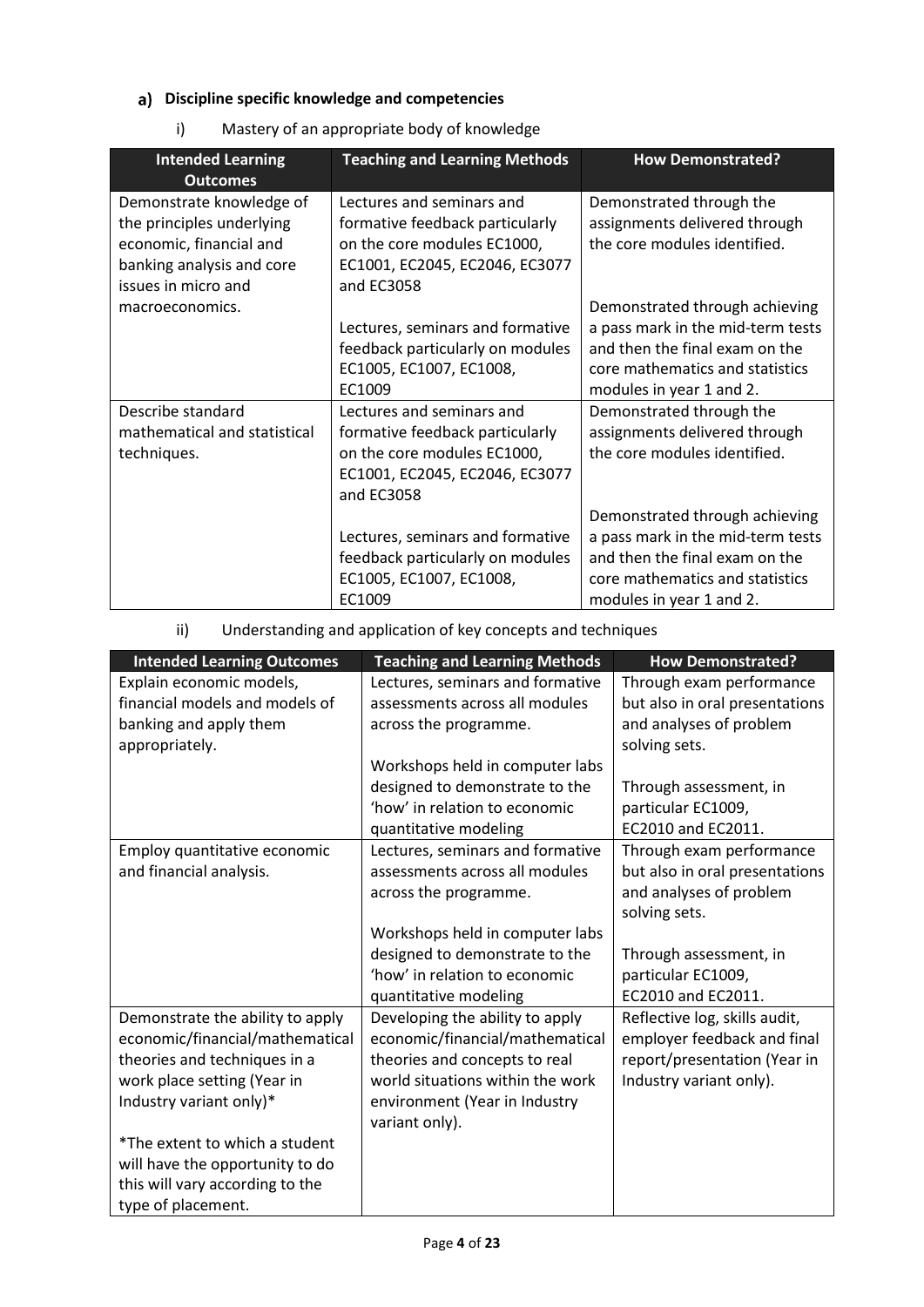iii) Critical analysis of key issues

| <b>Intended Learning Outcomes</b>                                                            | <b>Teaching and Learning Methods</b>                                                                                                         | <b>How Demonstrated?</b>                                                                                                                                          |
|----------------------------------------------------------------------------------------------|----------------------------------------------------------------------------------------------------------------------------------------------|-------------------------------------------------------------------------------------------------------------------------------------------------------------------|
| Critically analyse economic and<br>financial arguments and relate<br>them to current issues. | All modules across the<br>programme and as part of on-<br>going professional development<br>but specifically on EC1025,<br>EC2011 and EC3004 | Engagement in debates<br>within lectures and seminars<br>as formative assessment but<br>also in summative<br>assessments in particular<br>the on-going reflective |
|                                                                                              |                                                                                                                                              | development of the<br>Leicester Award and<br>Leicester Award Gold and<br>the Research in Economics<br>assignment.                                                 |

| iv) |  | Clear and concise presentation of material |  |
|-----|--|--------------------------------------------|--|
|     |  |                                            |  |

| <b>Intended Learning</b><br><b>Outcomes</b>                                                | <b>Teaching and Learning Methods</b>                                                                                                                                                                                                                                   | <b>How Demonstrated?</b>                                                                                              |
|--------------------------------------------------------------------------------------------|------------------------------------------------------------------------------------------------------------------------------------------------------------------------------------------------------------------------------------------------------------------------|-----------------------------------------------------------------------------------------------------------------------|
| Produce clear and concise<br>arguments and models on<br>economics, finance and<br>banking. | Years 1, 2 and 3: Lectures,<br>tutorials, seminars, formative &<br>summative feedback.<br>Intensity of the problem<br>solving sets increases over the<br>course of the programme to<br>ensure knowledge is                                                             | Assessed through a range of<br>written reports and data analyses<br>problem sets throughout years 1,<br>2 and 3.      |
|                                                                                            | cumulatively developed, retained<br>and operationalized.                                                                                                                                                                                                               |                                                                                                                       |
| Produce clear and concise<br>quantitative<br>economic/financial analysis<br>and results.   | Years 1, 2 and 3: Lectures,<br>tutorials, seminars, formative &<br>summative feedback.<br>Intensity of the problem<br>solving sets increases over the<br>course of the programme to<br>ensure knowledge is<br>cumulatively developed, retained<br>and operationalized. | Assessed through a range of<br>written reports and data analyses<br>problem sets throughout years 1,<br>$2$ and $3$ . |
| Write an extended original                                                                 | Developed through seminar                                                                                                                                                                                                                                              | Attainment on EC3004 Research                                                                                         |
| research report.                                                                           | classes and lectures in<br>preparation for the assignment<br>on EC3004                                                                                                                                                                                                 | in Economics assignment which is<br>an extended independent piece<br>of work.                                         |

v) Critical appraisal of evidence with appropriate insight

| <b>Intended Learning</b>                                                       | <b>Teaching and Learning Methods</b>                                                                                   | <b>How Demonstrated?</b>                      |
|--------------------------------------------------------------------------------|------------------------------------------------------------------------------------------------------------------------|-----------------------------------------------|
| <b>Outcomes</b>                                                                |                                                                                                                        |                                               |
| Critically appraise relevant<br>research on economics,<br>finance and banking. | Years 1, 2 and 3: Lectures,<br>tutorials, seminars, formative &<br>summative feedback.<br>Workshops and computer labs. | Attainment in EC3004 Research in<br>Economics |
|                                                                                | <b>Maths Support Sessions</b>                                                                                          |                                               |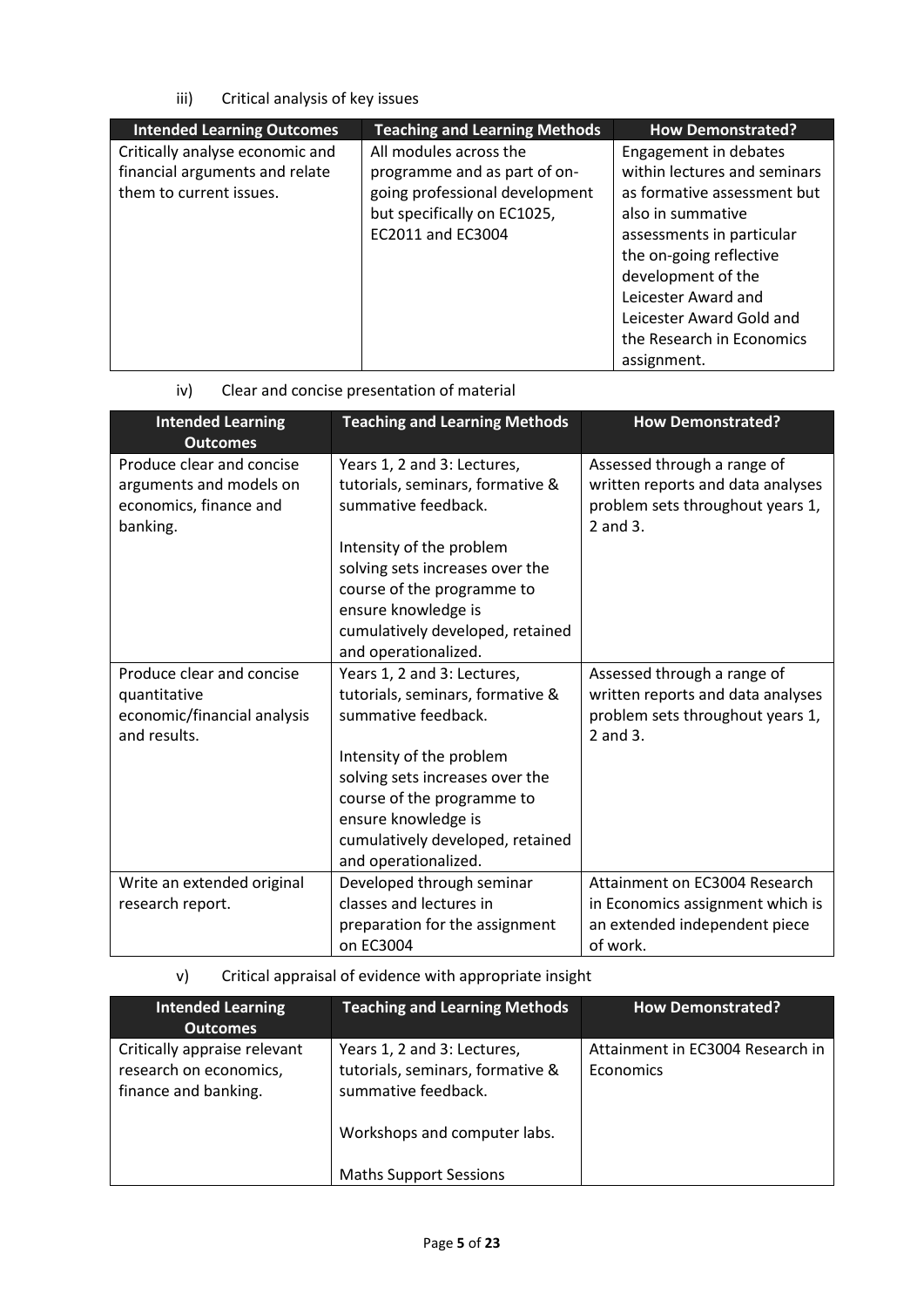| <b>Intended Learning</b><br><b>Outcomes</b>                                          | <b>Teaching and Learning Methods</b>                                                                                   | <b>How Demonstrated?</b>                      |
|--------------------------------------------------------------------------------------|------------------------------------------------------------------------------------------------------------------------|-----------------------------------------------|
| Critically appraise the results<br>from quantitative<br>economic/financial analysis. | Years 1, 2 and 3: Lectures,<br>tutorials, seminars, formative &<br>summative feedback.<br>Workshops and computer labs. | Attainment in EC3004 Research in<br>Economics |
|                                                                                      | <b>Maths Support Sessions</b>                                                                                          |                                               |

# vi) Other discipline specific competencies

| <b>Intended Learning</b><br><b>Outcomes</b> | <b>Teaching and Learning Methods</b> | <b>How Demonstrated?</b> |
|---------------------------------------------|--------------------------------------|--------------------------|
| N/A                                         | N/A                                  | N/A                      |

# **b)** Transferable skills

i) Oral communication

| <b>Intended Learning</b><br><b>Outcomes</b>                                     | <b>Teaching and Learning Methods</b>                                                    | <b>How Demonstrated?</b>                              |
|---------------------------------------------------------------------------------|-----------------------------------------------------------------------------------------|-------------------------------------------------------|
| Prepare and present<br>concepts, arguments or<br>analysis orally.               | Seminar and assessment support<br>across all years of study.                            | Formative: Contribution to<br>tutorials and seminars. |
|                                                                                 | Content delivered through the<br>engagement strategy including<br>employability skills. | Summative assessment on<br>EC1025, EC3004             |
|                                                                                 | Leicester Award and Leicester<br>Award Gold provision.                                  |                                                       |
|                                                                                 | Scaffold approach to the format<br>of assessment.                                       |                                                       |
| Produce clear visual aids to<br>accompany an oral<br>presentation.              | Seminar and assessment support<br>across all years of study.                            | Formative: Contribution to<br>tutorials and seminars. |
|                                                                                 | Content delivered through the<br>engagement strategy including<br>employability skills. | Summative assessment on<br>EC1025, EC3004             |
|                                                                                 | Leicester Award and Leicester<br>Award Gold provision.                                  |                                                       |
|                                                                                 | Scaffold approach to the format<br>of assessment.                                       |                                                       |
| Application of oral                                                             | Developing oral communication                                                           | Reflective log and final                              |
| communication skills within                                                     | skills in the work environment                                                          | report/presentation (Year in                          |
| the work environment and in<br>presentation (Year in<br>Industry variant only). | (Year in Industry variant only).                                                        | Industry variant only).                               |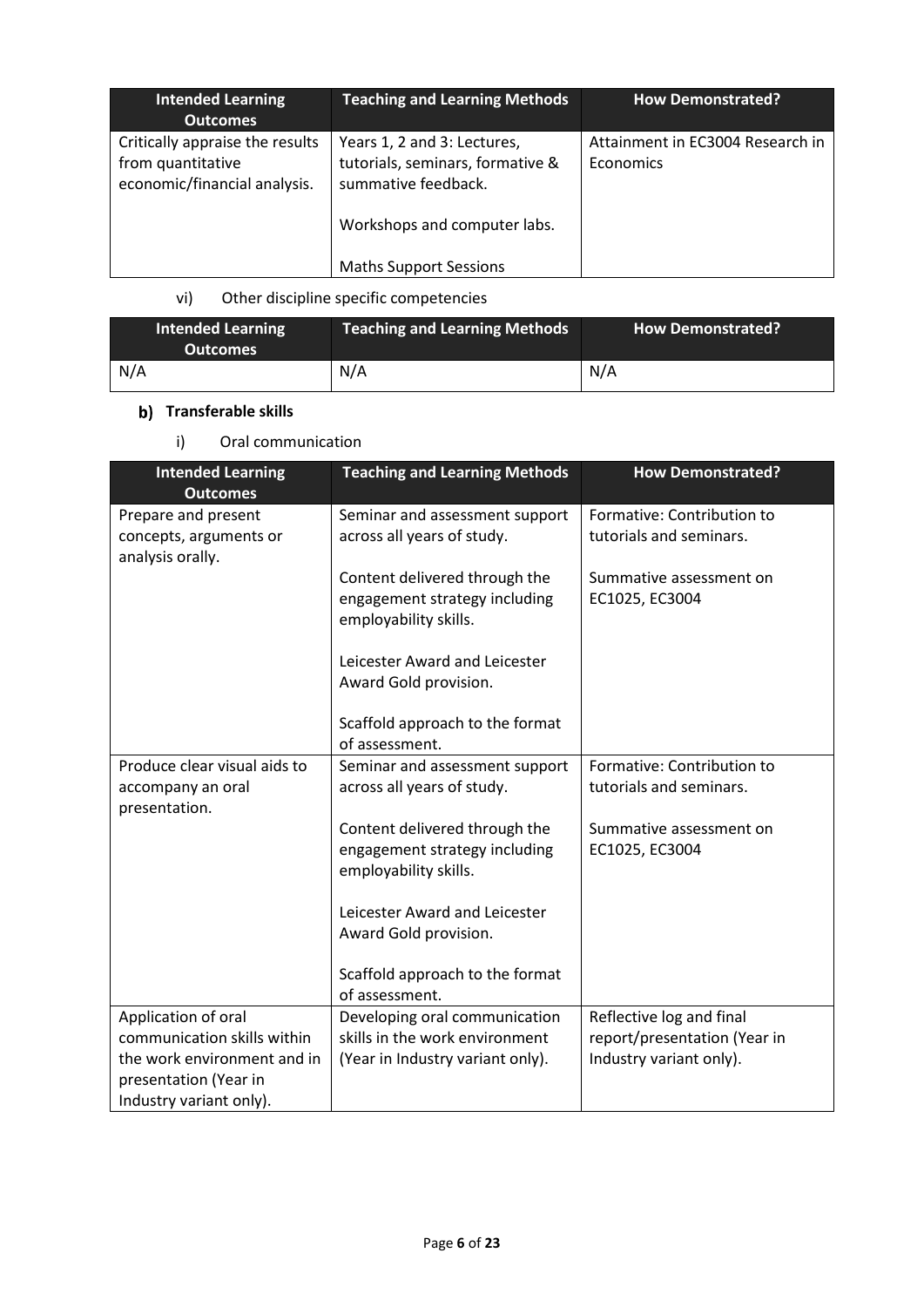## ii) Written communication

| <b>Intended Learning</b><br><b>Outcomes</b>                                                                                                | <b>Teaching and Learning Methods</b>                                                                                                                                                   | <b>How Demonstrated?</b>                                                            |
|--------------------------------------------------------------------------------------------------------------------------------------------|----------------------------------------------------------------------------------------------------------------------------------------------------------------------------------------|-------------------------------------------------------------------------------------|
| Produce clearly written<br>material with appropriate<br>use of evidence.                                                                   | Year $1$ :<br>Induction Programme and Study<br>Skills Support material.<br>Years 1, 2 and 3: Lectures,<br>tutorials, seminars, formative &<br>summative feedback, module<br>handbooks. | Formative assessment,<br>coursework, exams, Research in<br>Economics (EC3004).      |
| Application of written<br>communication skills within<br>the work environment and in<br>report writing (Year in<br>Industry variant only). | Developing written<br>communication skills in the work<br>environment (Year in Industry<br>variant only).                                                                              | Reflective log and final<br>report/presentation (Year in<br>Industry variant only). |

iii) Information technology

| <b>Intended Learning</b><br><b>Outcomes</b> | <b>Teaching and Learning Methods</b> | <b>How Demonstrated?</b>            |
|---------------------------------------------|--------------------------------------|-------------------------------------|
| Use word processing in the                  | Year 1:                              | Formative: Contribution             |
| preparation of written work.                | Induction Programme and Study        | to computer classes.                |
|                                             | Skills Support material.             |                                     |
|                                             |                                      | Summative: written reports and      |
|                                             | Years 1 and 2: Computer classes      | data analysis skills in relation to |
|                                             |                                      | problem sets.                       |
|                                             | Year 3: Research in Economics        |                                     |
|                                             | Project                              |                                     |
| Use the internet to access                  | Year 1:                              | Formative: Contribution             |
| appropriate information.                    | Induction Programme and Study        | to computer classes.                |
|                                             | Skills Support material.             |                                     |
|                                             |                                      | Summative: written reports and      |
|                                             | Years 1 and 2: Computer classes      | data analysis skills in relation to |
|                                             |                                      | problem sets.                       |
|                                             | Year 3: Research in Economics        |                                     |
|                                             | Project                              |                                     |
| Use spreadsheets for data                   | Year 1:                              | Formative: Contribution             |
| presentation and analysis.                  | <b>Induction Programme and Study</b> | to computer classes.                |
|                                             | Skills Support material.             |                                     |
|                                             |                                      | Summative: written reports and      |
|                                             | Years 1 and 2: Computer classes      | data analysis skills in relation to |
|                                             | Year 3: Research in Economics        | problem sets.                       |
|                                             |                                      |                                     |
| Use specialist packages for                 | Project<br>Year 1:                   | Formative: Contribution             |
| statistical analysis.                       | Induction Programme and Study        | to computer classes.                |
|                                             | Skills Support material.             |                                     |
|                                             |                                      | Summative: written reports and      |
|                                             | Years 1 and 2: Computer classes      | data analysis skills in relation to |
|                                             |                                      | problem sets.                       |
|                                             | Year 3: Research in Economics        |                                     |
|                                             | Project                              |                                     |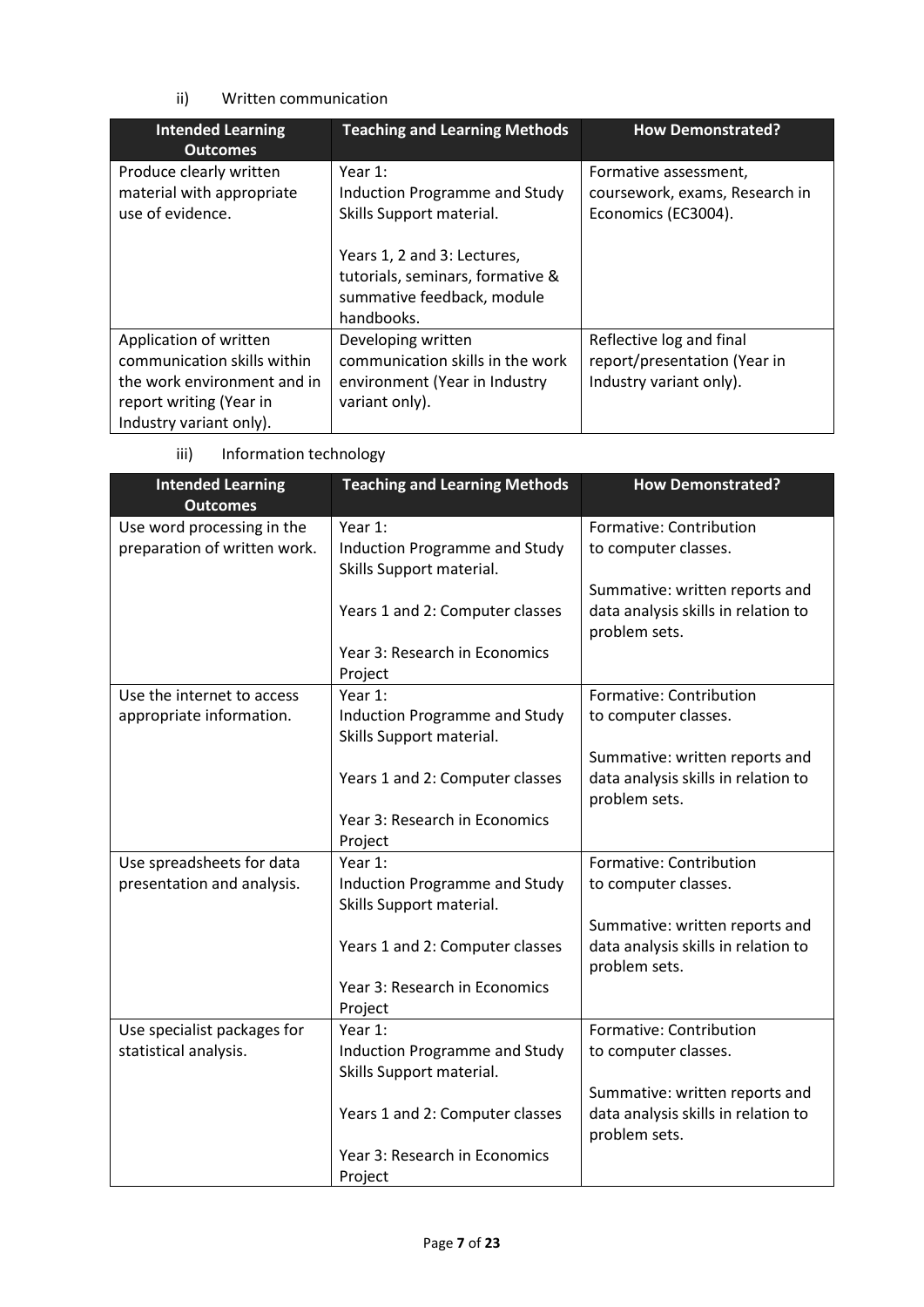| <b>Intended Learning</b><br><b>Outcomes</b>                                                                                               | <b>Teaching and Learning Methods</b>                                                                                                 | <b>How Demonstrated?</b>                                                                                                |
|-------------------------------------------------------------------------------------------------------------------------------------------|--------------------------------------------------------------------------------------------------------------------------------------|-------------------------------------------------------------------------------------------------------------------------|
| Application of information<br>technology skills within the<br>work environment and in<br>presentation (Year in<br>Industry variant only). | Developing IT skills in the<br>work environment through<br>project work and student<br>portfolio (Year in Industry variant<br>only). | Reflective log, skills audit,<br>employer feedback and final<br>report/presentation (Year in<br>Industry variant only). |

iv) Numeracy

| <b>Intended Learning</b><br><b>Outcomes</b>                                                          | <b>Teaching and Learning Methods</b>                                                                              | <b>How Demonstrated?</b>                                                                                                |
|------------------------------------------------------------------------------------------------------|-------------------------------------------------------------------------------------------------------------------|-------------------------------------------------------------------------------------------------------------------------|
| Employ general numerical,<br>mathematical and statistical<br>skills.                                 | Years 1, 2 and 3: Lectures,<br>tutorials, seminars, computer<br>classes, formative & summative<br>feedback        | Formative assessment,<br>coursework, exams, Research in<br>Economics (EC3004)                                           |
| Application of numeracy<br>skills within the work<br>environment (Year in<br>Industry variant only). | Developing numeracy skills in the<br>work environment through<br>project work (Year in Industry<br>variant only). | Reflective log, skills audit,<br>employer feedback and final<br>report/presentation (Year in<br>Industry variant only). |

v) Team working

| <b>Intended Learning</b><br><b>Outcomes</b>                                                               | <b>Teaching and Learning Methods</b>                                                                                   | <b>How Demonstrated?</b>                                                                                                                         |
|-----------------------------------------------------------------------------------------------------------|------------------------------------------------------------------------------------------------------------------------|--------------------------------------------------------------------------------------------------------------------------------------------------|
| Demonstrate basic team<br>working skills.                                                                 | Years 1, 2 and 3: Lectures,<br>tutorials, seminars, computer<br>classes.                                               | Group-based coursework on<br>EC1025, EC2011 and in relation to<br>the reflections as part of the<br>Leicester Award and Leicester<br>Award Gold. |
| Application of team building<br>skills within the work<br>environment (Year in<br>Industry variant only). | Developing team building skills in<br>the work environment through<br>project work (Year in Industry<br>variant only). | Reflective log, skills audit,<br>employer feedback and final<br>report/presentation (Year in<br>Industry variant only).                          |

# vi) Problem solving

| <b>Intended Learning</b><br><b>Outcomes</b>                                                                 | <b>Teaching and Learning Methods</b>                                                                                                                                                       | <b>How Demonstrated?</b>                                                                                                |
|-------------------------------------------------------------------------------------------------------------|--------------------------------------------------------------------------------------------------------------------------------------------------------------------------------------------|-------------------------------------------------------------------------------------------------------------------------|
| Demonstrate problem<br>formulation and solution.                                                            | Years 1, 2 and 3: Lectures,<br>tutorials, seminars, formative &<br>summative feedback.                                                                                                     | Formative assessment,<br>coursework, exams and mid-term<br>tests. In particular,<br>problem sets and data analysis      |
|                                                                                                             | <b>Maths Support Sessions</b>                                                                                                                                                              | assignments are relevant.                                                                                               |
| Application of problem<br>solving skills within the work<br>environment (Year in<br>Industry variant only). | Developing problem solving skills<br>in the work environment through<br>project work and applying<br>theories and concepts to real<br>world situations (Year in Industry<br>variant only). | Reflective log, skills audit,<br>employer feedback and final<br>report/presentation (Year in<br>Industry variant only). |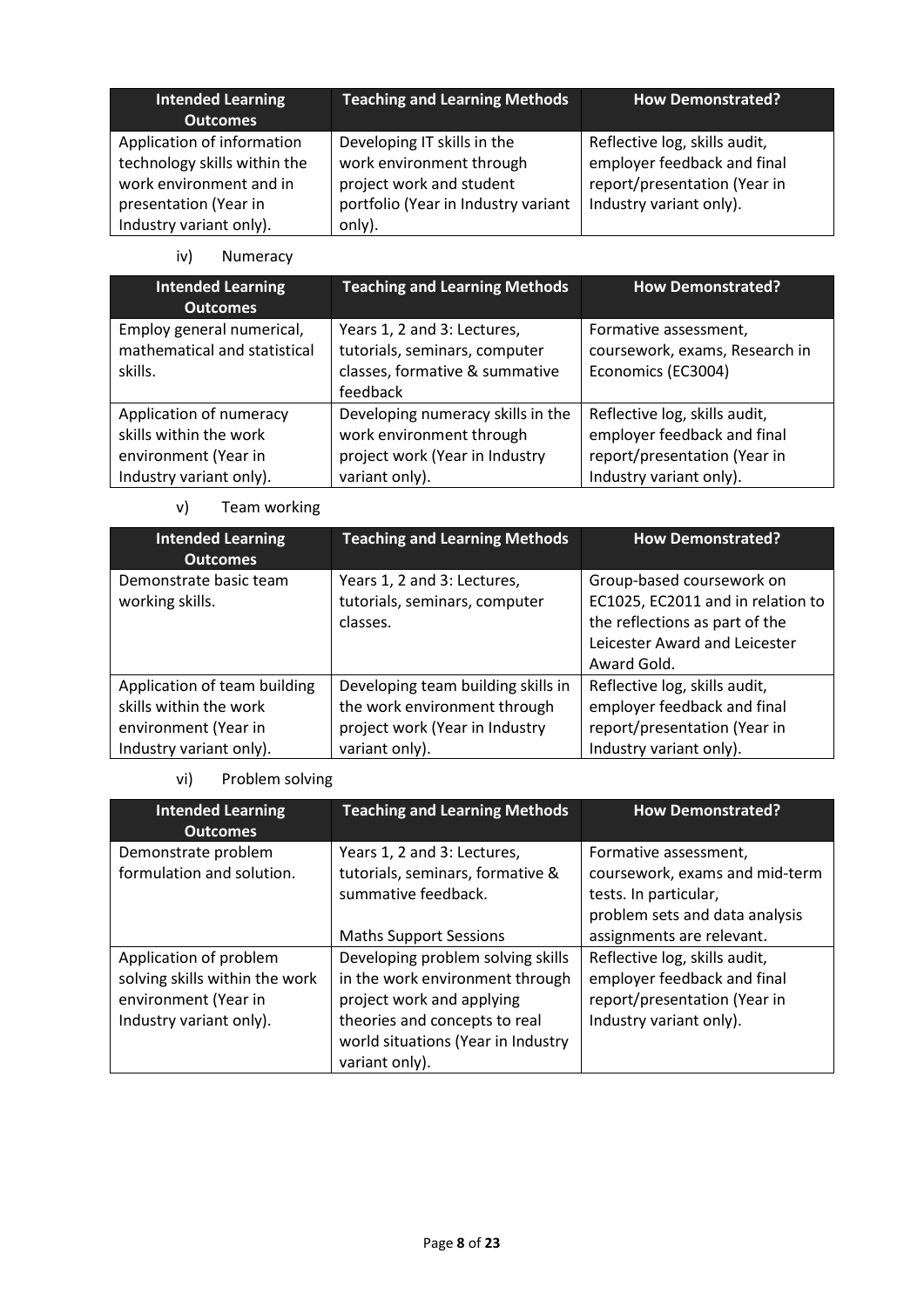## vii) Information handling

| <b>Intended Learning</b><br><b>Outcomes</b>                                           | <b>Teaching and Learning Methods</b>                                                                                                                                             | <b>How Demonstrated?</b>                                                                     |
|---------------------------------------------------------------------------------------|----------------------------------------------------------------------------------------------------------------------------------------------------------------------------------|----------------------------------------------------------------------------------------------|
| Find and use appropriate<br>information from a variety of<br>sources.                 | Years 1, 2 and 3: Lectures,<br>tutorials, seminars, computer<br>classes, formative & summative<br>feedback.<br>Developed specifically through<br>the on-line academic misconduct | Formative assessment,<br>coursework, exams, Research in<br>Economics assignment.             |
|                                                                                       | course embedded in EC1000.                                                                                                                                                       |                                                                                              |
| Application of information<br>handling skills within the<br>work environment (Year in | Developing data handling in the<br>work environment through<br>project work (Year in Industry                                                                                    | Reflective log, skills audit,<br>employer feedback and final<br>report/presentation (Year in |
| Industry variant only).                                                               | variant only).                                                                                                                                                                   | Industry variant only).                                                                      |

|  | viii) | Skills for lifelong learning |  |  |
|--|-------|------------------------------|--|--|
|--|-------|------------------------------|--|--|

| <b>Intended Learning</b><br><b>Outcomes</b> | <b>Teaching and Learning Methods</b> | <b>How Demonstrated?</b>         |
|---------------------------------------------|--------------------------------------|----------------------------------|
| Collect and apply new ideas                 | Year 1: Induction Programme          | Formative assessment,            |
| and concepts.                               | and Study Skills Support material.   | coursework, exams, Research in   |
|                                             |                                      | Economics assignment.            |
|                                             | Years 1, 2 and 3: Lectures,          |                                  |
|                                             | tutorials, seminars, computer        | Ability to hand-in work on time, |
|                                             | classes, formative & summative       | arrive at exams prepared and     |
|                                             | feedback, module handbooks.          | anticipating challenge.          |
| Combine new knowledge                       | Year 1: Induction Programme          | Formative assessment,            |
| and techniques with prior                   | and Study Skills Support material.   | coursework, exams, Research in   |
| understanding.                              |                                      | Economics assignment.            |
|                                             | Years 1, 2 and 3: Lectures,          |                                  |
|                                             | tutorials, seminars, computer        | Ability to hand-in work on time, |
|                                             | classes, formative & summative       | arrive at exams prepared and     |
|                                             | feedback, module handbooks.          | anticipating challenge.          |
| Demonstrate and produce                     | Year 1: Induction Programme          | Formative assessment,            |
| independent work.                           | and Study Skills Support material.   | coursework, exams, Research in   |
|                                             |                                      | Economics assignment.            |
|                                             | Years 1, 2 and 3: Lectures,          |                                  |
|                                             | tutorials, seminars, computer        | Ability to hand-in work on time, |
|                                             | classes, formative & summative       | arrive at exams prepared and     |
|                                             | feedback, module handbooks.          | anticipating challenge.          |
| Demonstrate time                            | Year 1: Induction Programme          | Formative assessment,            |
| management skills through                   | and Study Skills Support material.   | coursework, exams, Research in   |
| adhering to deadlines.                      |                                      | Economics assignment.            |
|                                             | Years 1, 2 and 3: Lectures,          |                                  |
|                                             | tutorials, seminars, computer        | Ability to hand-in work on time, |
|                                             | classes, formative & summative       | arrive at exams prepared and     |
|                                             | feedback, module handbooks.          | anticipating challenge.          |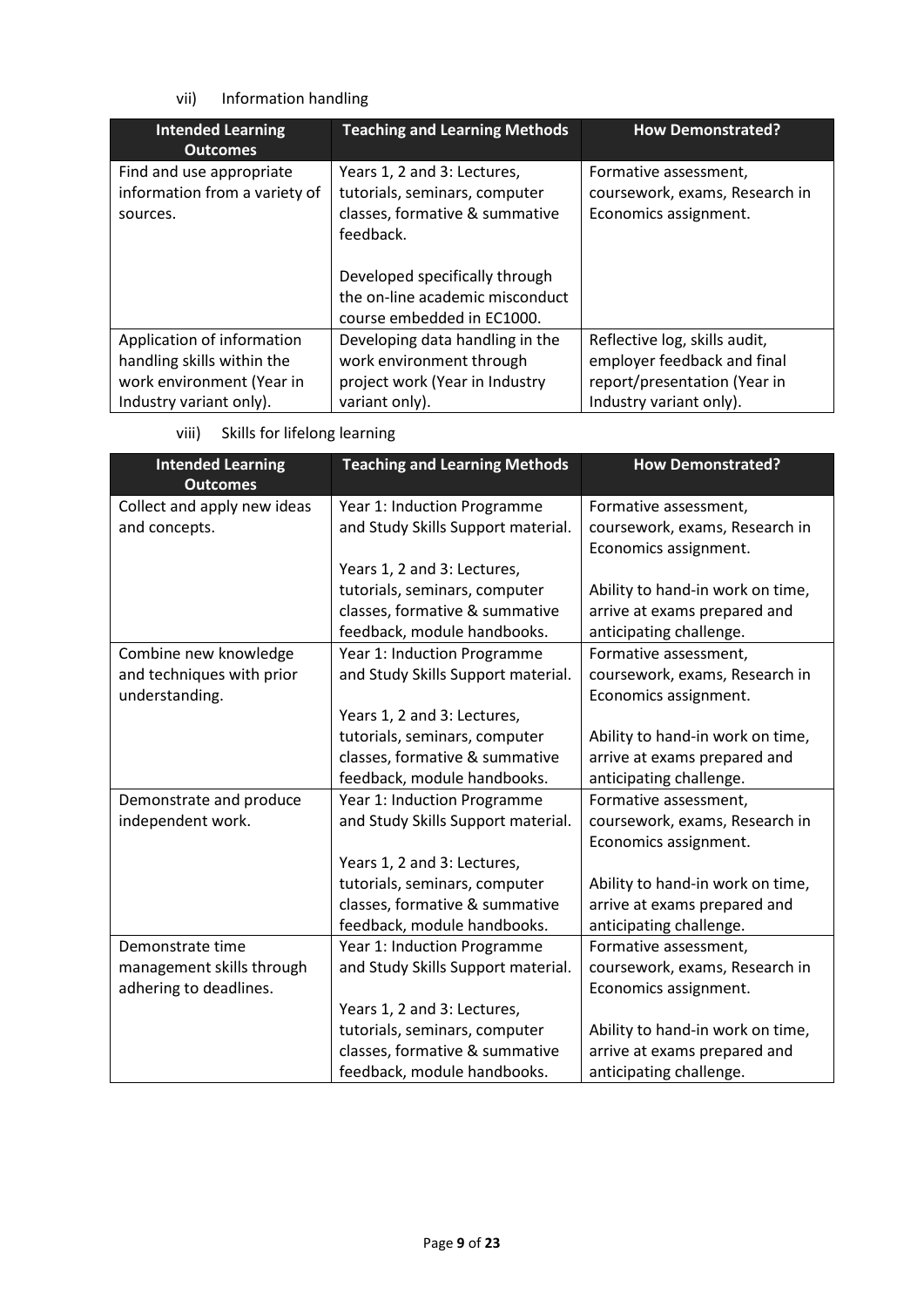| <b>Intended Learning</b><br><b>Outcomes</b>                                                                                                                                    | <b>Teaching and Learning Methods</b>                                                                                                                                        | <b>How Demonstrated?</b>                                                                                                |
|--------------------------------------------------------------------------------------------------------------------------------------------------------------------------------|-----------------------------------------------------------------------------------------------------------------------------------------------------------------------------|-------------------------------------------------------------------------------------------------------------------------|
| Use a variety of sources of<br>knowledge appropriately.                                                                                                                        | Year 1: Induction Programme<br>and Study Skills Support material.                                                                                                           | Formative assessment,<br>coursework, exams, Research in<br>Economics assignment.                                        |
|                                                                                                                                                                                | Years 1, 2 and 3: Lectures,<br>tutorials, seminars, computer<br>classes, formative & summative<br>feedback, module handbooks.                                               | Ability to hand-in work on time,<br>arrive at exams prepared and<br>anticipating challenge.                             |
| Demonstrate ability to learn<br>in a different cultural<br>environment (Year Abroad<br>variant only).                                                                          | Year Abroad variant only:<br>Lectures, seminars, tutorials,<br>feedback while studying in the<br>host institution.                                                          | Year Abroad variant only: Exams<br>and coursework in the host<br>institution.                                           |
| Application of a variety of<br>employability and<br>transferable skills (some<br>outlined already above)<br>within the work environment<br>(Year in Industry variant<br>only). | Developing a variety of<br>employability and transferable<br>skills through responsibilities<br>associated with their work<br>placement (Year in Industry<br>variant only). | Reflective log, skills audit,<br>employer feedback and final<br>report/presentation (Year in<br>Industry variant only). |
| Demonstrate the ability to<br>think reflectively about<br>personal and professional<br>development (Year in<br>Industry variant only).                                         | Developing a variety of<br>employability and transferable<br>skills through responsibilities<br>associated with their work<br>placement (Year in Industry<br>variant only). | Reflective log, skills audit,<br>employer feedback and final<br>report/presentation (Year in<br>Industry variant only). |
| Demonstrate professional<br>behaviour in the work<br>environment (Year in<br>Industry variant only).                                                                           | Developing a variety of<br>employability and transferable<br>skills through responsibilities<br>associated with their work<br>placement (Year in Industry<br>variant only). | Reflective log, skills audit,<br>employer feedback and final<br>report/presentation (Year in<br>Industry variant only). |

### **10. Progression points**

This programme follows the standard Scheme of Progression set out i[n Senate Regulations](http://www.le.ac.uk/senate-regulations) – see the version of Senate Regulation 5 governing undergraduate programmes relevant to the year of entry.

The following additional progression requirements for this programme have been approved:

### Year Abroad Variant

Students who meet the conditions set out in section 5 will be invited to apply at the beginning of the second year of studies. Students will then be expected to maintain average marks of no less than 55% in their second year.

## **\****If you have mitigating circumstances that affect your results, you may request that your circumstances be taken into consideration.*

For those on the year in industry, see additional programme specification content for Year in Industry [programmes](https://www2.le.ac.uk/offices/sas2/courses/documentation/undergraduate-programme-specification-content-for-year-in-industry-programme-variants)

In cases where a student has failed to meet a requirement to progress, he or she will be required to withdraw from the course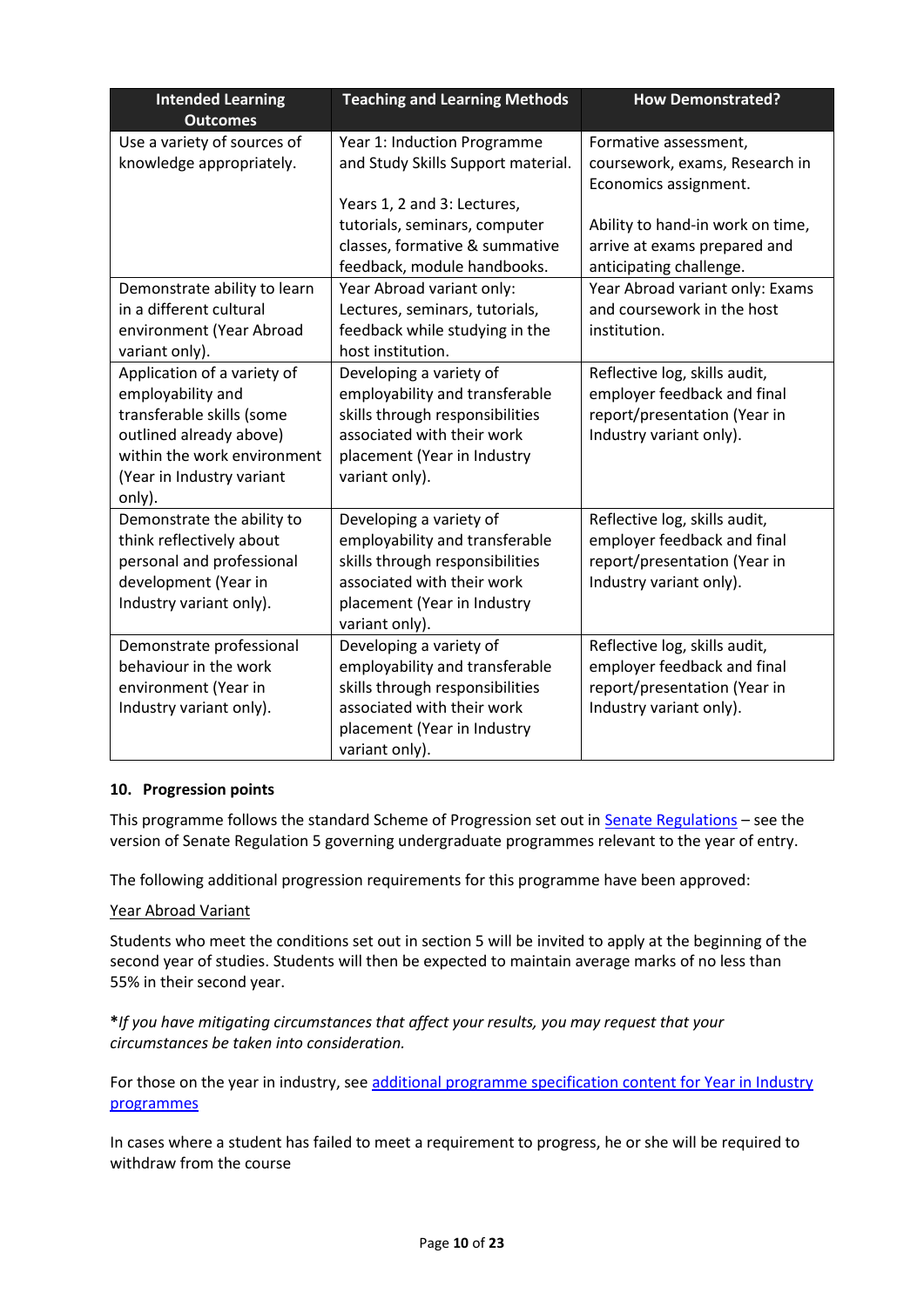## **Course transfers**

N/A

## **11. Criteria for award and classification**

This programme follows the standard scheme of undergraduate award and classification set out in [Senate Regulations](http://www.le.ac.uk/senate-regulations) – see the version of *Senate Regulation 5 governing undergraduate programmes* relevant to the year of entry.

## **12. Special features**

- A four-day induction programme in the first week of Year 1.
- A formal employability skills development programme in year 1
- Study of core microeconomic and macroeconomic theory and applications at progressively rising levels of analytical and technical complexity.
- Provision of a broad range of optional modules that apply economic analysis, in diverse ways, to a variety of specialist subjects enabling students to focus on areas of interest.
- Academic supervision of an extended research project, in an economics-related topic of the students' own choosing, resulting in a professional-style written dissertation.
- The option of a four-year 'with a Year Abroad' degree programme, with a third year spent studying at an overseas partner University either in a foreign language or in English (see below).
- The option of a four-year 'with a Year in Industry' degree programme (see below).

## **13. Indications of programme quality**

- University Academic Review
- External examiners reports
- First Destination careers statistics
- Exemptions from Business Economics professional exams with the Chartered Institute of Management Accountants (CIMA)

## **14. External Examiner(s) reports**

The details of the External Examiner(s) for this programme and the most recent External Examiners' reports for this programme can be found at **[exampapers@Leicester](https://exampapers.le.ac.uk/)** [log-in required]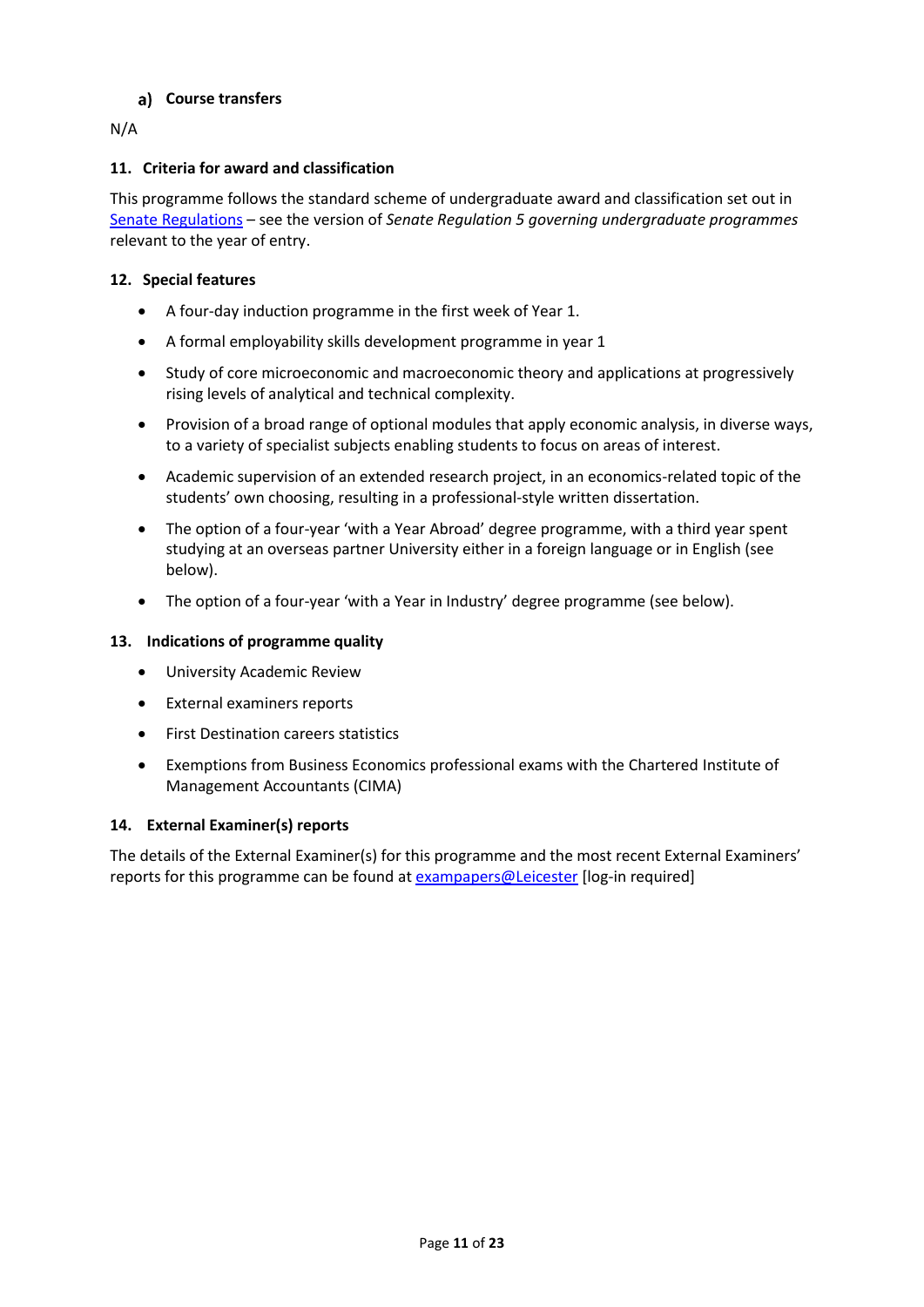

# **Programme Specification (Undergraduate) FOR ENTRY YEAR: 2020/21**

**Date created:** 27/11/2020 **Last amended:** 16/12/2020 **Version no.** 2

## **Appendix 1: Programme structure (programme regulations)**

The University regularly reviews its programmes and modules to ensure that they reflect the current status of the discipline and offer the best learning experience to students. On occasion, it may be necessary to alter particular aspects of a course or module.

BSc Financial Economics & Banking

**Level 4/Year 1 2020/21**

Credit breakdown

| <b>Status</b> | <b>Year long</b> | Semester 1 | <b>Semester 2</b> |
|---------------|------------------|------------|-------------------|
| Core          | 30 credits       | 45 credits | 45 credits        |
| Optional      | n/a              | n/a        | n/a               |

120 credits in total

## Core modules

| <b>Delivery period</b> | Code   | <b>Title</b>                                           | <b>Credits</b> |
|------------------------|--------|--------------------------------------------------------|----------------|
| Year long              | EC1025 | Contemporary Issues In Economics, Finance And Business | 30 credits     |
| Sem 1                  | EC1000 | <b>Microeconomics</b>                                  | 15 credits     |
| Sem 1                  | EC1005 | Maths For Economics 1                                  | 15 credits     |
| Sem 1                  | EC1007 | <b>Statistics For Economists 1</b>                     | 15 credits     |
| Sem <sub>2</sub>       | EC1001 | Macroeconomics                                         | 15 credits     |
| Sem <sub>2</sub>       | EC1008 | <b>Maths For Economics 2</b>                           | 15 credits     |
| Sem <sub>2</sub>       | EC1009 | <b>Statistics For Economists 2</b>                     | 15 credits     |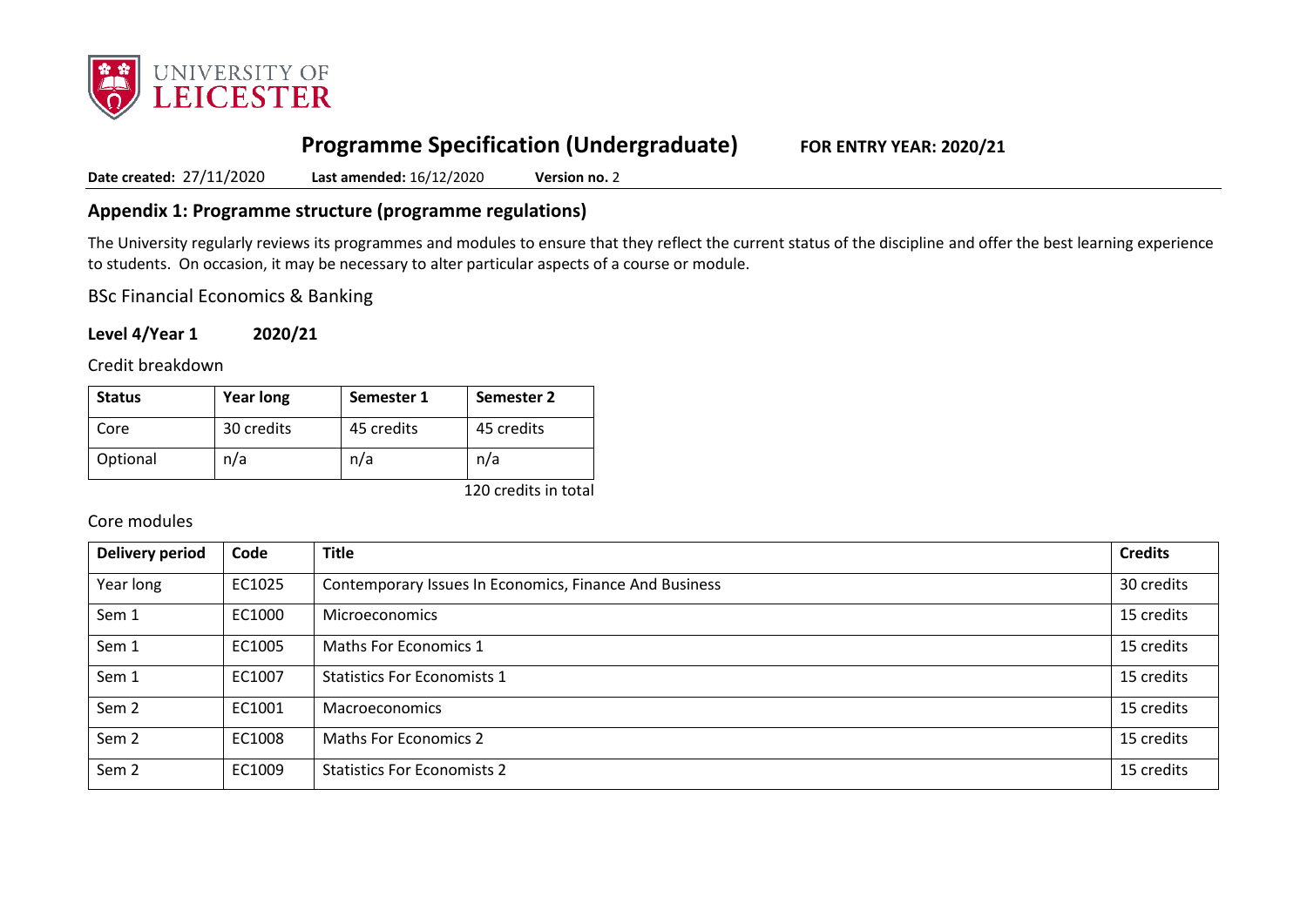# **Notes**

N/A

# **Level 5/Year 2 2021/22**

# Credit breakdown

| <b>Status</b> | <b>Year long</b> | Semester 1 | <b>Semester 2</b> |
|---------------|------------------|------------|-------------------|
| Core          | n/a              | 60 credits | 45 credits        |
| Optional      | n/a              | n/a        | 15 credits        |

120 credits in total

# Core modules

| <b>Delivery period</b> | Code   | <b>Title</b>                          | <b>Credits</b> |
|------------------------|--------|---------------------------------------|----------------|
| Sem 1                  | EC2045 | Intermediate Microeconomics           | 15 credits     |
| Sem 1                  | EC2046 | Intermediate Macroeconomics           | 15 credits     |
| Sem 1                  | EC2010 | <b>Introductory Econometrics</b>      | 15 credits     |
| Sem 1                  | EC2033 | <b>Principles Of Banking</b>          | 15 credits     |
| Sem <sub>2</sub>       | EC2011 | <b>Topics In Applied Econometrics</b> | 15 credits     |
| Sem <sub>2</sub>       | EC2051 | Money And Central Banking             | 15 credits     |
| Sem <sub>2</sub>       | EC2022 | Principles Of Finance                 | 15 credits     |

## **Notes**

N/A

# Option modules

| <b>Delivery period</b> | Code   | Title                      | <b>Credits</b> |
|------------------------|--------|----------------------------|----------------|
| Semester 2             | EC2050 | Firms, Markets And Welfare | 15 credits     |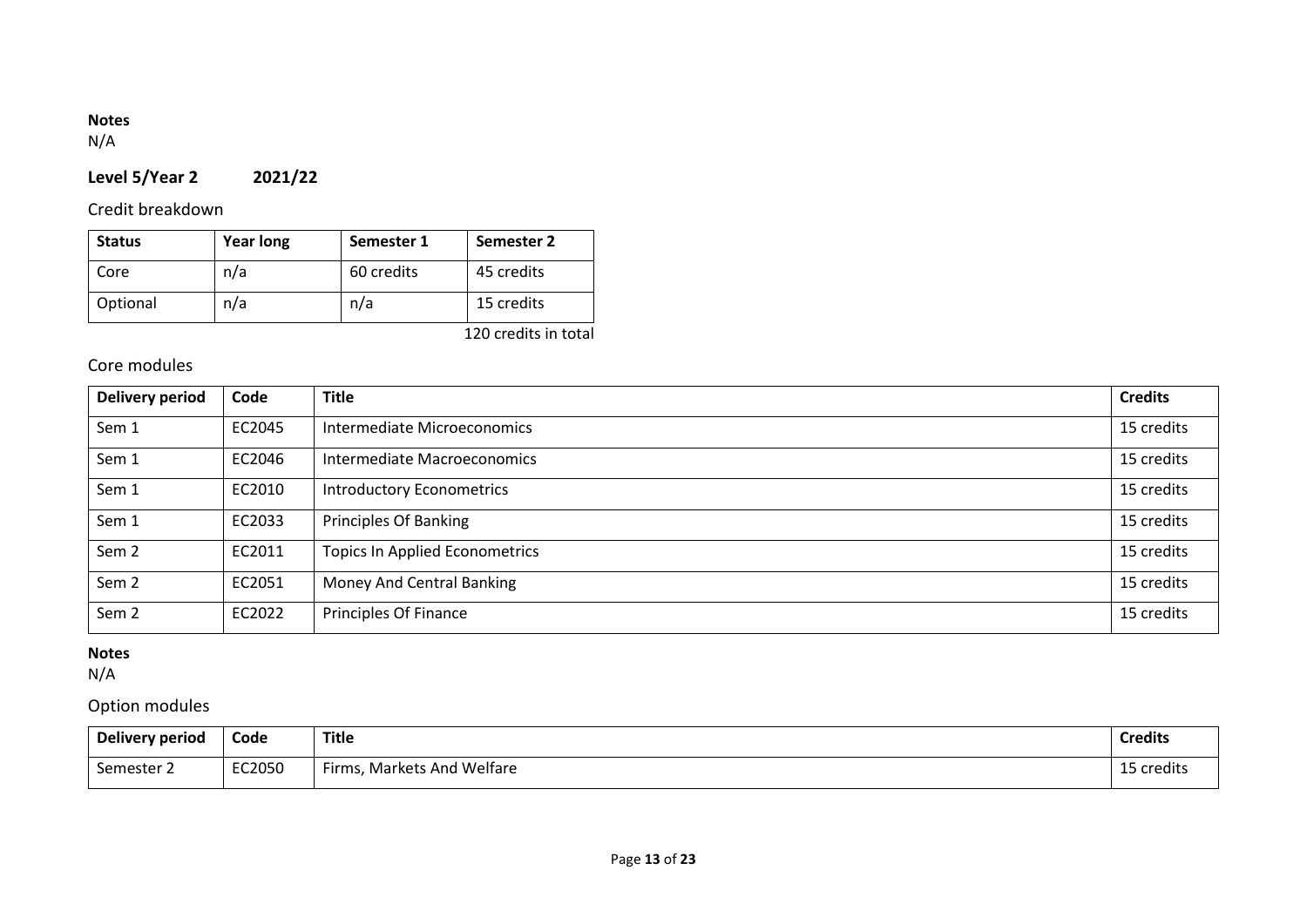| Delivery period | Code   | Title                                       | <b>Credits</b> |
|-----------------|--------|---------------------------------------------|----------------|
| Semester 2      | EC2034 | <b>Economic History</b>                     | 15 credits     |
| Semester 2      | EC2052 | Labour Economics                            | 15 credits     |
| Semester 2      | EC2053 | <b>Environmental And Resource Economics</b> | 15 credits     |

#### **Notes**

## For Semester 2, choose 1 module

This is an indicative list of option modules and not definitive of what will be available. Option module choice is also subject to availability, timetabling, student number restrictions and, where appropriate, students having taken appropriate pre-requisite modules.

# **Level 6/Year Final 2022/23**

## Credit breakdown

| <b>Status</b> | <b>Year long</b> | Semester 1 | Semester 2 |
|---------------|------------------|------------|------------|
| Core          | n/a              | 45 credits | 30 credits |
| Optional      | n/a              | 15 credits | 30 credits |

120 credits in total

## Core modules

| <b>Delivery period</b> | Code   | <b>Title</b>                 | <b>Credits</b> |
|------------------------|--------|------------------------------|----------------|
| Sem 1                  | EC3070 | <b>Financial Derivatives</b> | 15 credits     |
| Sem 1                  | EC3096 | Risk Management In Banking   | 15 credits     |
| Sem 1                  | EC3077 | <b>Investment Management</b> | 15 credits     |
| Sem <sub>2</sub>       | EC3004 | Dissertation                 | 15 credits     |
| Sem <sub>2</sub>       | EC3058 | Corporate Finance            | 15 credits     |

**Notes**

N/A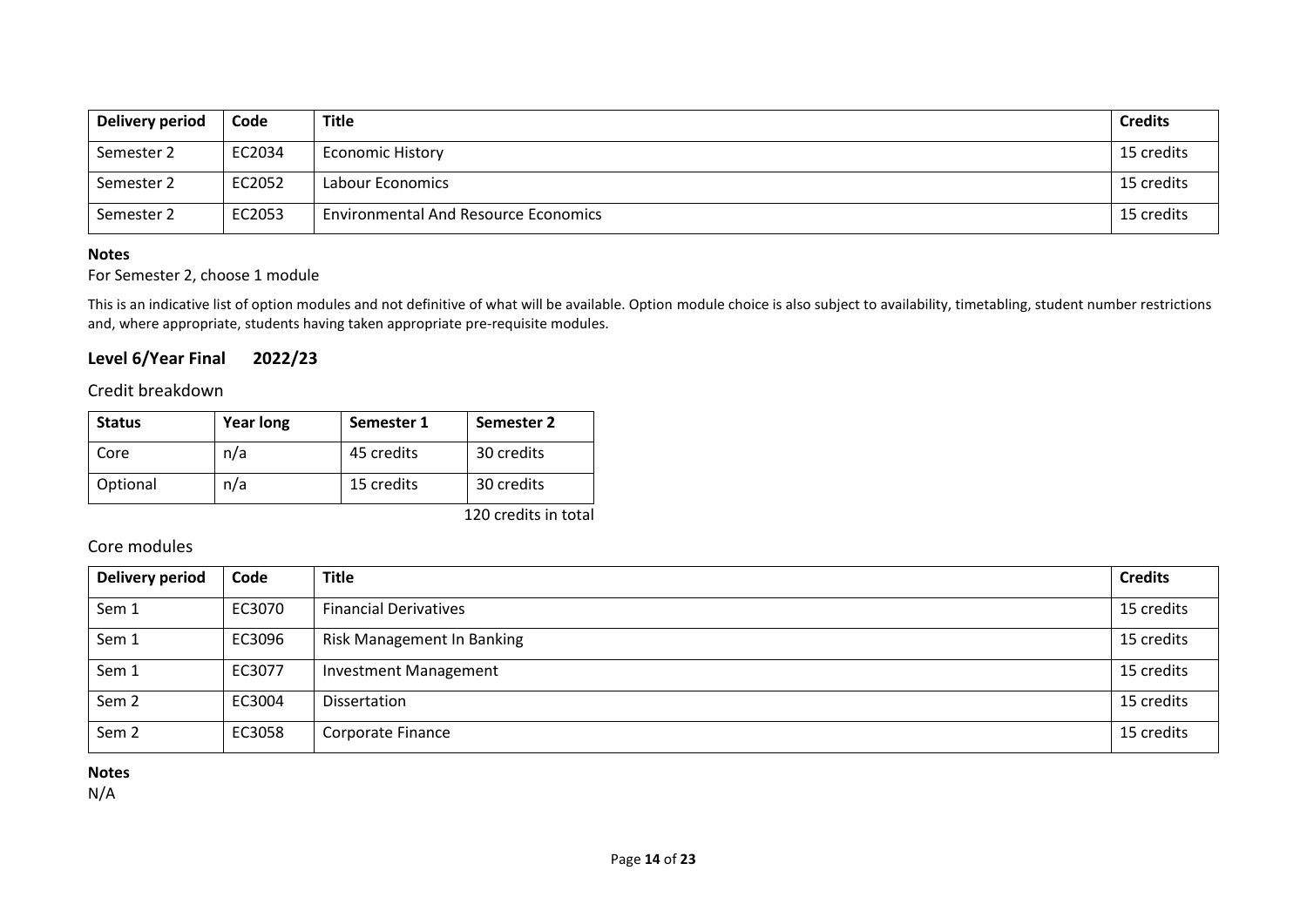## Option modules

| <b>Delivery period</b> | Code   | <b>Title</b>                 | <b>Credits</b> |
|------------------------|--------|------------------------------|----------------|
| Semester 1             | EC3081 | <b>Mathematical Finance</b>  | 15 credits     |
| Semester 1             | EC3071 | <b>Managerial Economics</b>  | 15 credits     |
| Semester 1             | EC3057 | <b>Management Science</b>    | 15 credits     |
| Semester 2             | EC3067 | International Finance        | 15 credits     |
| Semester 2             | EC3089 | <b>Behavioural Economics</b> | 15 credits     |
| Semester 2             | EC3076 | Accounting                   | 15 credits     |
| Semester 2             | EC3082 | <b>Economics Of Health</b>   | 15 credits     |

### **Notes**

For Semester 1, choose 1 module

For Semester 2, choose 2 modules

This is an indicative list of option modules and not definitive of what will be available. Option module choice is also subject to availability, timetabling, student number restrictions and, where appropriate, students having taken appropriate pre-requisite modules.

## **BSc Financial Economics & Banking with a Year Abroad**

Students may only enter this course by meeting the criteria outlined above in section 10.

### FIRST AND SECOND YEAR MODULES

As for the first and second year of BSc Financial Economics & Banking.

#### THIRD YEAR MODULES

1) Students will spend one academic year studying at one of our overseas partner Institutions between the second and final years of their degree programme.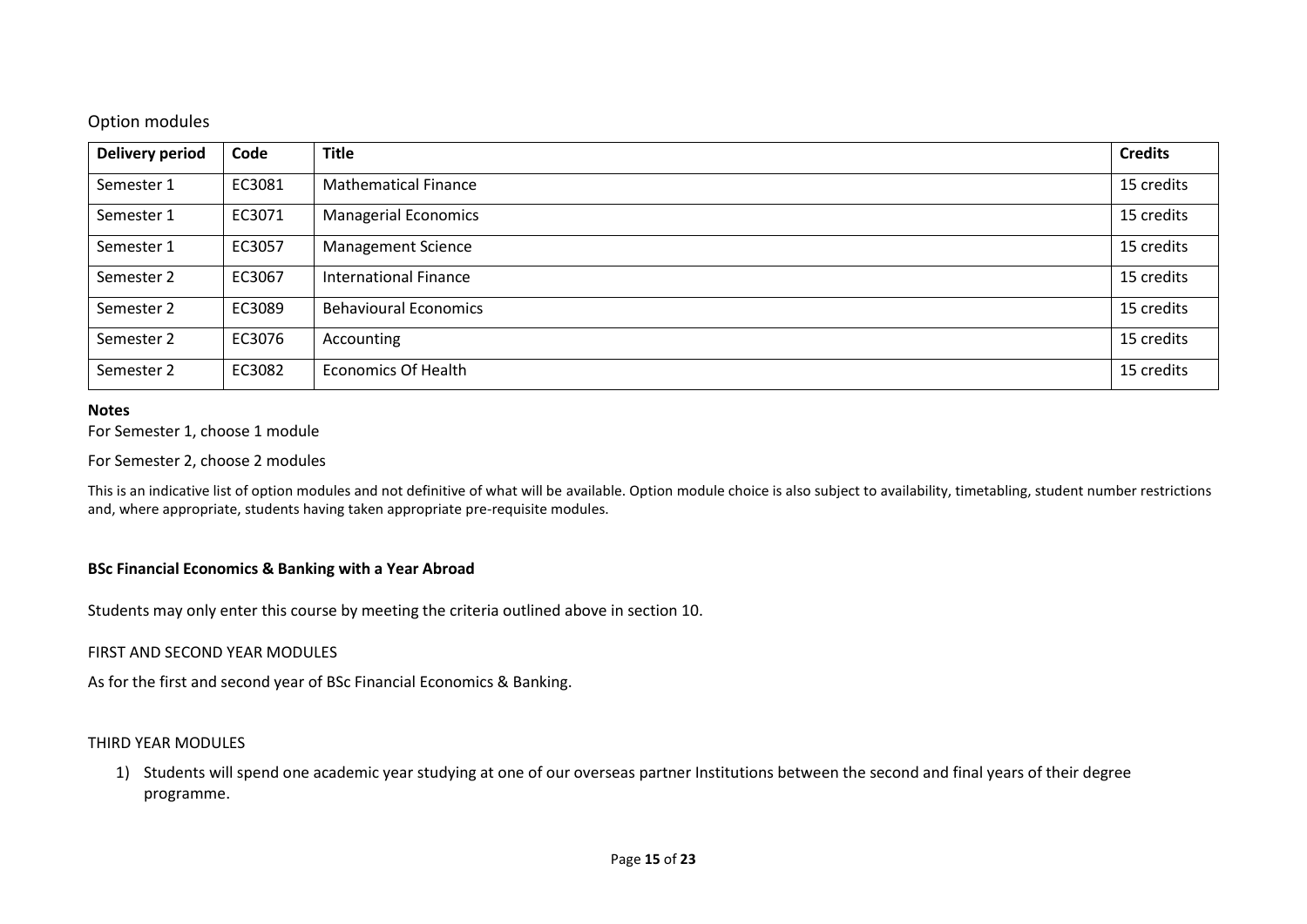- 2) During their placement students are expected to undertake modules worth the equivalent of 120 credits at the University of Leicester. For European Institutions this is normally equal to at least 40 ECTS credits, and for Universities elsewhere in the world this is normally equivalent to eight academic modules.
- 3) Modules selected during the year abroad must be approved by School's Year Abroad coordinators and must be in subject areas relevant to a students' degree programme. The selected modules cannot be identical to those that have already been studied, or will be studied upon returning to Leicester for the final year.
- 4) Students who do not satisfactorily complete their year studying abroad will be transferred to the non-Year Abroad degree path for their final year.
- 5) Students will have up until the end of the second week of the first term of their third year to transfer to the non-Year Abroad degree voluntarily. After this point students who are not able to complete their year abroad will re-join the non-Year Abroad degree in the following year.

## FOURTH YEAR MODULES

As for the third year of BSc Financial Economics & Banking.

## **BSc Financial Economics & Banking with a Year in Industry**

Students may only enter this course by meeting the criteria outlined above in section 10.

## FIRST AND SECOND YEAR MODULES

As for the first and second year of BSc Financial Economics & Banking.

## THIRD YEAR MODULES

- 1) Students will work within a sponsoring company for a minimum of 9 months between 1 July of the second year of their course and the start of the following academic year.
- 2) During their placement students will undertake a programme of training and practical experience which will be agreed by the sponsoring company and the University.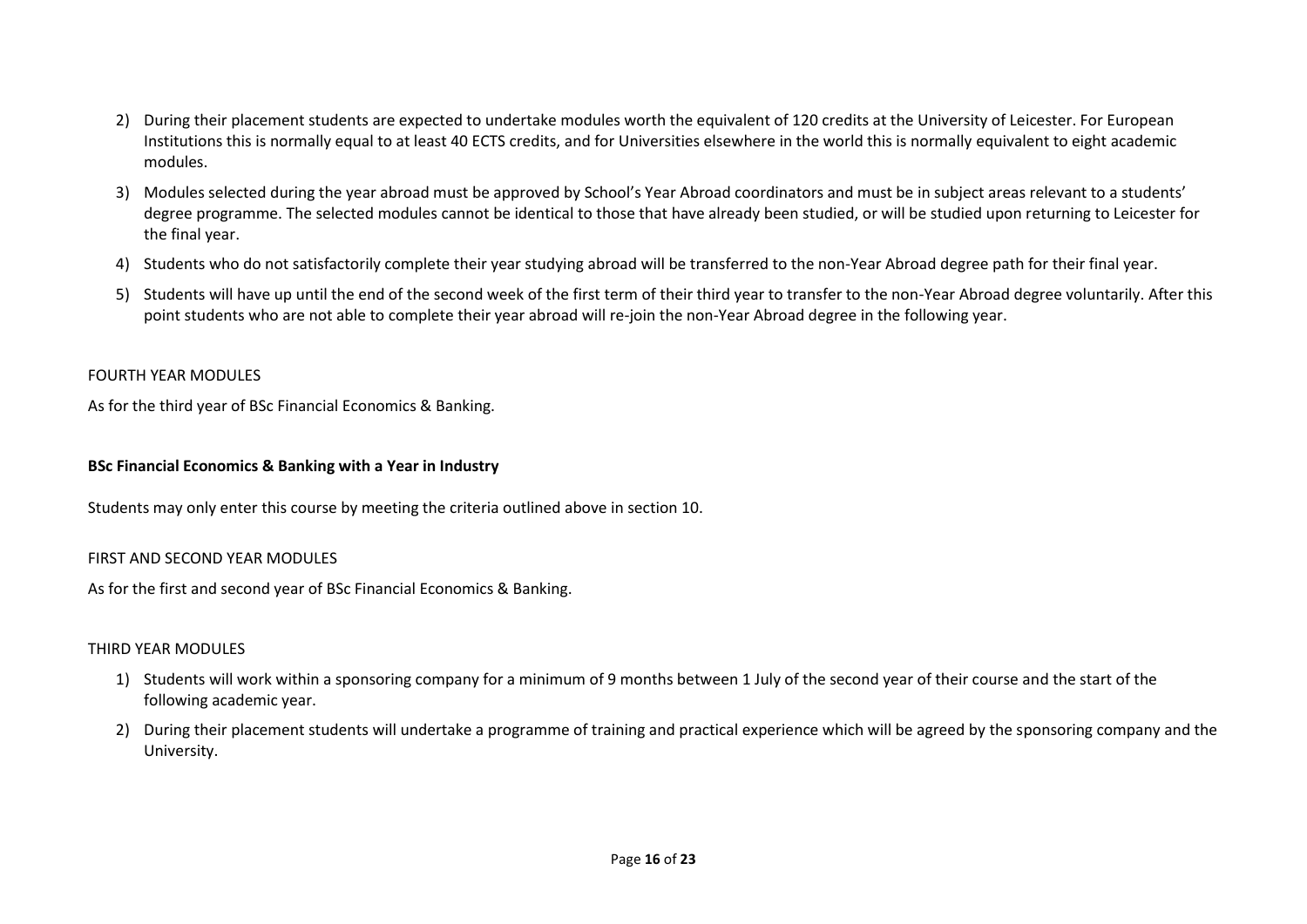- 3) During the placement students' progress will be monitored through a variety of activities including the maintenance of a regular log. Students will complete a report and will be expected to make a presentation towards the end of their placement. The report and presentation are requirements for the awarding of the degree but are not part of the formal assessment for the degree.
- 4) Students who do not satisfactorily complete their industrial placement year will be transferred to the non-Industry degree path.
- 5) Students will have up until the end of the second week of the first term to transfer to the non-Industry degree voluntarily. After this point students who are not able to complete their year in industry will re-join the non-Industry degree in the following year.

### FOURTH YEAR MODULES

As for the third year of BSc Financial Economics & Banking.

## **Appendix 2: Module specifications**

See undergraduat[e module specification database](http://www.le.ac.uk/sas/courses/documentation) (Note - modules are organized by year of delivery).

# **Appendix 3: Skills matrix**

| Programme<br>Learning<br>Outcomes                              | EC1000 | EC1001 | EC1005 | EC1007 | EC1008 | EC1009 | EC1025 | EC2010 | C2011<br>ш | EC2050 | 2045<br>ပ | 2051<br>ں<br>ш | EC2046 | EC2052 | EC2053 | EC2034 | EC2022 | EC2033 | Abroad<br>ear | ≻<br>ಕ<br>in Indu<br>ear | C3070<br><b>LLI</b> | $\overline{\phantom{0}}$<br>C307<br>ш | 3004<br>ن<br>ш | C2077<br>◡<br>ш | C3081<br>ш | EC3057 | EC3058 | C3067<br>ш | EC3076 | EC3096 | EC3082 | EC3089 |
|----------------------------------------------------------------|--------|--------|--------|--------|--------|--------|--------|--------|------------|--------|-----------|----------------|--------|--------|--------|--------|--------|--------|---------------|--------------------------|---------------------|---------------------------------------|----------------|-----------------|------------|--------|--------|------------|--------|--------|--------|--------|
| (a) Discipline<br>specific<br>knowledge<br>and<br>competencies |        |        |        |        |        |        |        |        |            |        |           |                |        |        |        |        |        |        |               |                          |                     |                                       |                |                 |            |        |        |            |        |        |        |        |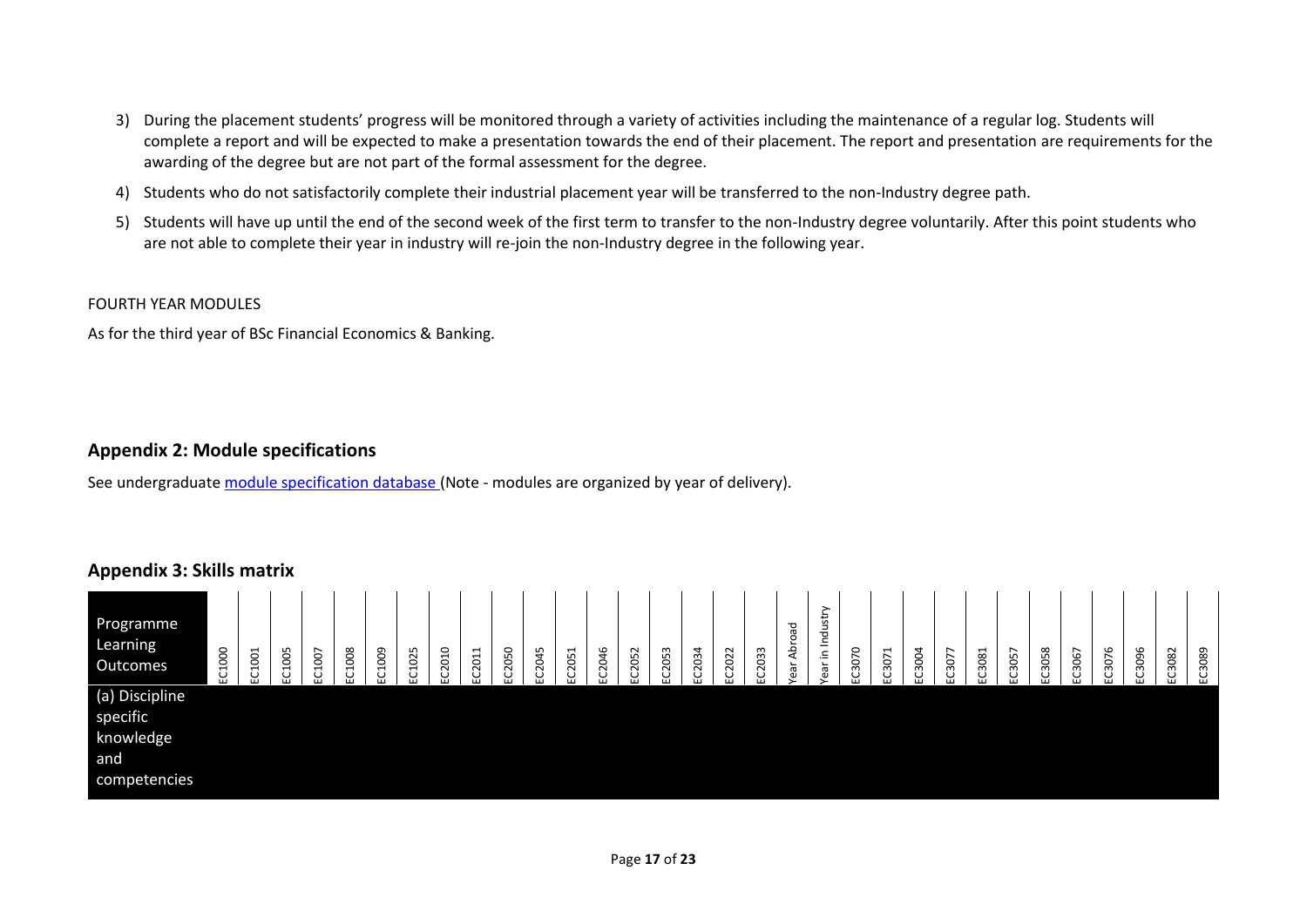| (vi) Other<br>discipline<br>specific<br>competencies                                                                                                 |                |   |                |                |                    |                |                |                    |                           |                |                |                           |                    |             |                           |                    |                |                           |                    |                    |   |                    |                           |                    |                    |                |                |                           |                    |                    |                |                |
|------------------------------------------------------------------------------------------------------------------------------------------------------|----------------|---|----------------|----------------|--------------------|----------------|----------------|--------------------|---------------------------|----------------|----------------|---------------------------|--------------------|-------------|---------------------------|--------------------|----------------|---------------------------|--------------------|--------------------|---|--------------------|---------------------------|--------------------|--------------------|----------------|----------------|---------------------------|--------------------|--------------------|----------------|----------------|
|                                                                                                                                                      |                |   |                |                |                    |                |                |                    |                           |                |                |                           |                    |             |                           |                    |                |                           |                    |                    |   |                    |                           |                    |                    |                |                |                           |                    |                    |                |                |
| (b)<br>Transferable<br>skills                                                                                                                        |                |   |                |                |                    |                |                |                    |                           |                |                |                           |                    |             |                           |                    |                |                           |                    |                    |   |                    |                           |                    |                    |                |                |                           |                    |                    |                |                |
| (i) Oral<br>communicatio<br>$\boldsymbol{n}$                                                                                                         |                |   |                |                |                    |                |                |                    |                           |                |                |                           |                    |             |                           |                    |                |                           |                    |                    |   |                    |                           |                    |                    |                |                |                           |                    |                    |                |                |
| Prepare and<br>present concepts,<br>arguments or<br>analysis orally                                                                                  | $\bullet$      |   |                |                |                    |                | X              |                    |                           |                |                |                           |                    |             |                           |                    |                |                           |                    |                    |   |                    | $\pmb{\mathsf{X}}$        |                    |                    |                |                |                           |                    |                    |                |                |
| Produce clear<br>visual aids to<br>accompany an<br>oral presentation                                                                                 |                |   |                |                |                    |                | X              |                    |                           |                |                |                           |                    |             |                           |                    |                |                           |                    |                    |   |                    | $\boldsymbol{\mathsf{X}}$ |                    |                    |                |                |                           |                    |                    |                |                |
| Application of<br>oral<br>communication<br>skills within a<br>workplace<br>environment and<br>in presentations<br>(Year in Industry<br>variant only) |                |   |                |                |                    |                |                |                    |                           |                |                |                           |                    |             |                           |                    |                |                           |                    | $\pmb{\mathsf{X}}$ |   |                    |                           |                    |                    |                |                |                           |                    |                    |                |                |
| (ii) Written<br>communicatio<br>$\boldsymbol{n}$                                                                                                     |                |   |                |                |                    |                |                |                    |                           |                |                |                           |                    |             |                           |                    |                |                           |                    |                    |   |                    |                           |                    |                    |                |                |                           |                    |                    |                |                |
| Produce clearly<br>written material                                                                                                                  | $\pmb{\times}$ | X | $\pmb{\times}$ | $\pmb{\times}$ | $\pmb{\mathsf{X}}$ | $\pmb{\times}$ | $\pmb{\times}$ | $\pmb{\mathsf{X}}$ | $\boldsymbol{\mathsf{X}}$ | $\pmb{\times}$ | $\pmb{\times}$ | $\boldsymbol{\mathsf{X}}$ | $\pmb{\mathsf{X}}$ | $\mathsf X$ | $\boldsymbol{\mathsf{X}}$ | $\pmb{\mathsf{X}}$ | $\pmb{\times}$ | $\boldsymbol{\mathsf{X}}$ | $\pmb{\mathsf{X}}$ |                    | X | $\pmb{\mathsf{X}}$ | X                         | $\pmb{\mathsf{X}}$ | $\pmb{\mathsf{X}}$ | $\pmb{\times}$ | $\pmb{\times}$ | $\boldsymbol{\mathsf{X}}$ | $\pmb{\mathsf{X}}$ | $\pmb{\mathsf{X}}$ | $\pmb{\times}$ | $\pmb{\times}$ |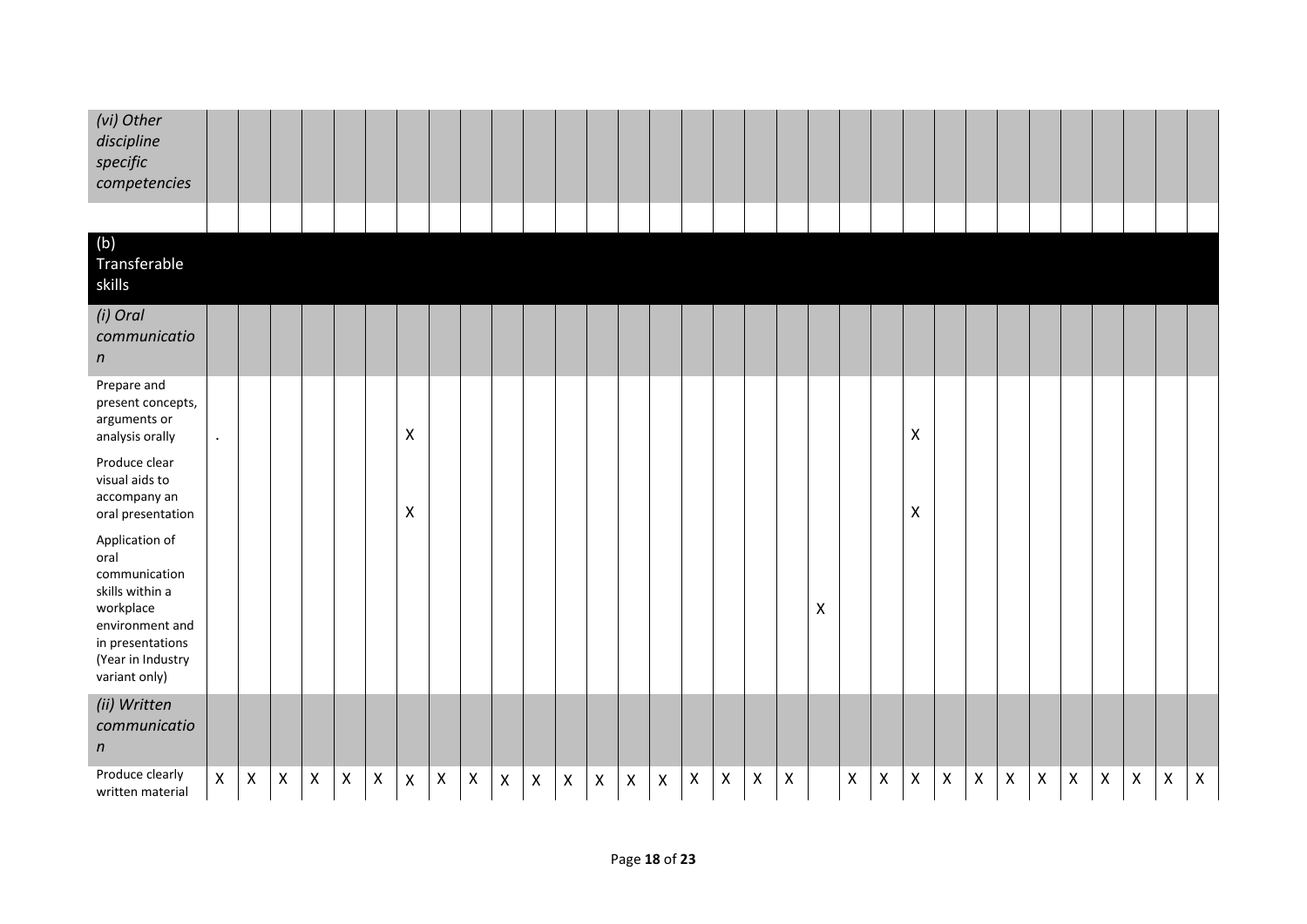| with appropriate<br>use of evidence                                                                                                                      |              |              |                    |                    |                    |                    |                |  |  |  |   |  |                |  |                           |   |                |  |   |   |   |  |
|----------------------------------------------------------------------------------------------------------------------------------------------------------|--------------|--------------|--------------------|--------------------|--------------------|--------------------|----------------|--|--|--|---|--|----------------|--|---------------------------|---|----------------|--|---|---|---|--|
| Application of<br>written<br>communication<br>skills within a<br>workplace<br>environment and<br>in report writing<br>(Year in Industry<br>variant only) |              |              |                    |                    |                    |                    |                |  |  |  |   |  | X              |  |                           |   |                |  |   |   |   |  |
| (iii)<br>Information<br>technology                                                                                                                       |              |              |                    |                    |                    |                    |                |  |  |  |   |  |                |  |                           |   |                |  |   |   |   |  |
| Use word<br>processing in the<br>preparation of<br>written work                                                                                          | $\mathsf{X}$ | $\mathsf{X}$ |                    | $\pmb{\mathsf{X}}$ | X                  | $\pmb{\mathsf{X}}$ | $\pmb{\times}$ |  |  |  | X |  |                |  | $\boldsymbol{\mathsf{X}}$ | X | $\pmb{\times}$ |  | X | Χ | X |  |
| Use the internet<br>to access<br>appropriate<br>information                                                                                              |              |              |                    | $\pmb{\times}$     | $\pmb{\mathsf{X}}$ | $\mathsf X$        | $\pmb{\times}$ |  |  |  |   |  |                |  | $\pmb{\mathsf{X}}$        |   |                |  |   |   |   |  |
| Use spreadsheets<br>for data<br>presentation and<br>analysis                                                                                             |              |              | $\pmb{\mathsf{X}}$ | $\pmb{\times}$     |                    | $\pmb{\mathsf{X}}$ | $\pmb{\times}$ |  |  |  |   |  |                |  |                           |   |                |  |   |   |   |  |
| Use specialist<br>packages for<br>statistical analysis                                                                                                   |              |              |                    |                    |                    | X                  | $\pmb{\times}$ |  |  |  |   |  |                |  |                           |   |                |  |   |   |   |  |
| Application of<br>information<br>technology skills<br>within a<br>workplace<br>environment and<br>in presentation                                        |              |              |                    |                    |                    |                    |                |  |  |  |   |  | $\pmb{\times}$ |  |                           |   |                |  |   |   |   |  |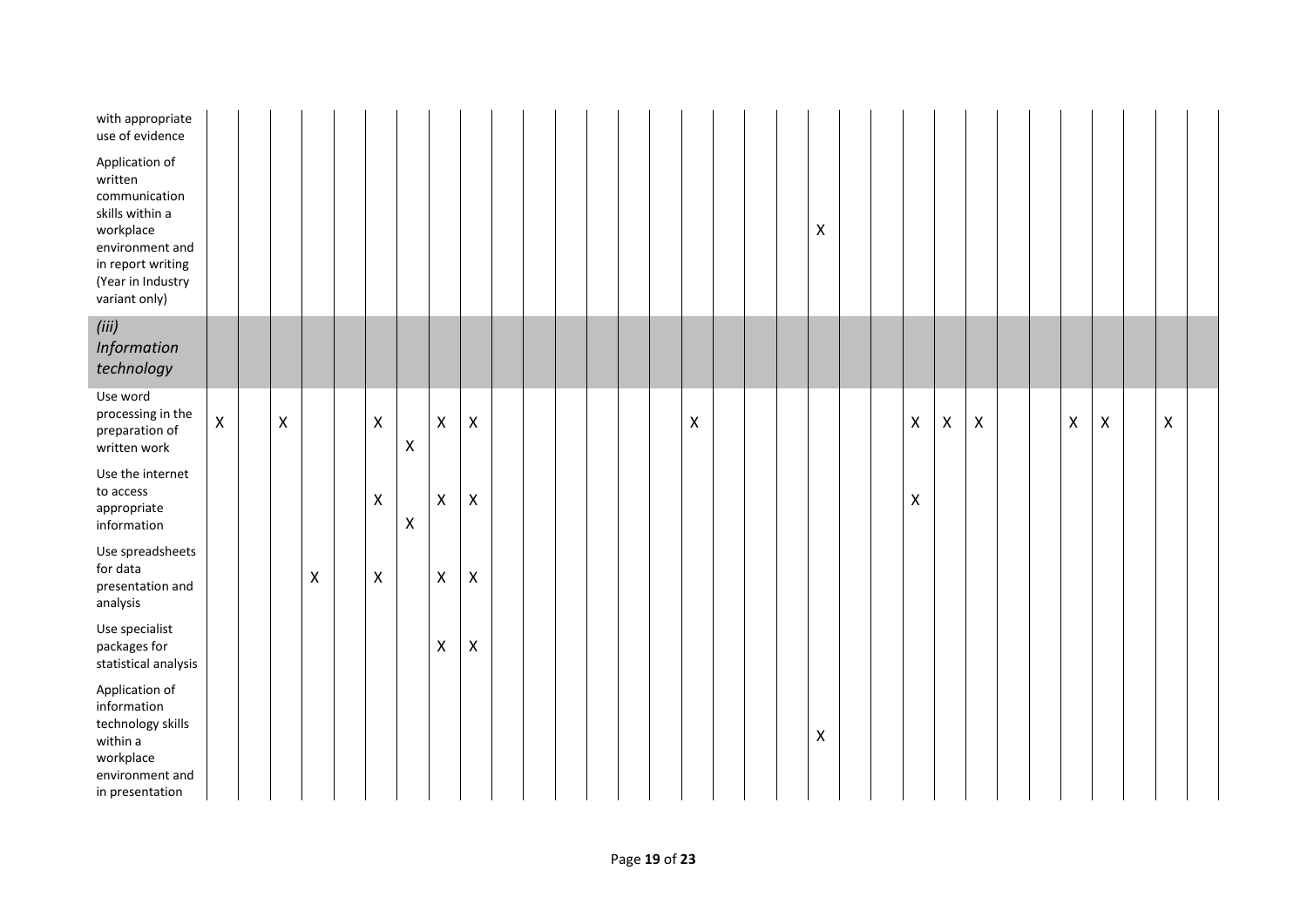| (Year in Industry<br>variant only)                                                                                   |              |                           |                |                |                           |                    |                    |                    |                    |             |             |                           |                           |                    |                    |              |                |                           |                |                    |   |              |              |                           |                |              |              |                    |                |                    |                |              |
|----------------------------------------------------------------------------------------------------------------------|--------------|---------------------------|----------------|----------------|---------------------------|--------------------|--------------------|--------------------|--------------------|-------------|-------------|---------------------------|---------------------------|--------------------|--------------------|--------------|----------------|---------------------------|----------------|--------------------|---|--------------|--------------|---------------------------|----------------|--------------|--------------|--------------------|----------------|--------------------|----------------|--------------|
| (iv) Numeracy                                                                                                        |              |                           |                |                |                           |                    |                    |                    |                    |             |             |                           |                           |                    |                    |              |                |                           |                |                    |   |              |              |                           |                |              |              |                    |                |                    |                |              |
| Employ general<br>numerical,<br>mathematical<br>and statistical<br>skills                                            | $\mathsf{X}$ | $\boldsymbol{\mathsf{X}}$ | $\pmb{\times}$ | $\pmb{\times}$ | $\boldsymbol{\mathsf{X}}$ | $\pmb{\mathsf{X}}$ | $\pmb{\mathsf{X}}$ | $\mathsf X$        | $\pmb{\mathsf{X}}$ | $\mathsf X$ | $\mathsf X$ | $\boldsymbol{\mathsf{X}}$ | $\boldsymbol{\mathsf{X}}$ | $\pmb{\mathsf{X}}$ | $\pmb{\times}$     |              | X              | $\boldsymbol{\mathsf{X}}$ |                |                    | Χ | X            |              | $\boldsymbol{\mathsf{X}}$ | $\pmb{\times}$ | $\mathsf X$  | $\mathsf X$  | $\pmb{\mathsf{X}}$ | $\pmb{\times}$ | $\pmb{\mathsf{X}}$ | $\pmb{\times}$ | $\mathsf{X}$ |
| Application of<br>numeracy skills<br>within a<br>workplace<br>environment<br>(Year in Industry<br>variant only)      |              |                           |                |                |                           |                    |                    |                    |                    |             |             |                           |                           |                    |                    |              |                |                           |                | $\pmb{\times}$     |   |              |              |                           |                |              |              |                    |                |                    |                |              |
| $(v)$ Team<br>working                                                                                                |              |                           |                |                |                           |                    |                    |                    |                    |             |             |                           |                           |                    |                    |              |                |                           |                |                    |   |              |              |                           |                |              |              |                    |                |                    |                |              |
| Demonstrate<br>basic team<br>working skills                                                                          |              |                           |                |                |                           |                    | X                  |                    | $\pmb{\mathsf{X}}$ |             |             |                           |                           |                    |                    |              |                |                           |                |                    |   |              |              |                           |                |              |              |                    |                |                    |                |              |
| Application of<br>team building<br>skills within a<br>workplace<br>environment<br>(Year in Industry<br>variant only) |              |                           |                |                |                           |                    |                    |                    |                    |             |             |                           |                           |                    |                    |              |                |                           |                | $\pmb{\mathsf{X}}$ |   |              |              |                           |                |              |              |                    |                |                    |                |              |
| (vi) Problem<br>solving                                                                                              |              |                           |                |                |                           |                    |                    |                    |                    |             |             |                           |                           |                    |                    |              |                |                           |                |                    |   |              |              |                           |                |              |              |                    |                |                    |                |              |
| Demonstrate<br>problem<br>formulation and<br>solution                                                                | X            | $\boldsymbol{\mathsf{X}}$ | $\mathsf{X}$   | $\mathsf{X}$   | $\pmb{\times}$            | $\pmb{\mathsf{X}}$ | $\pmb{\times}$     | $\pmb{\mathsf{X}}$ | $\pmb{\times}$     | X           | X           | $\boldsymbol{\mathsf{X}}$ | $\boldsymbol{\mathsf{X}}$ | $\mathsf X$        | $\pmb{\mathsf{X}}$ | $\mathsf{X}$ | $\pmb{\times}$ | $\mathsf{X}$              | $\pmb{\times}$ |                    | X | $\mathsf{X}$ | $\mathsf{X}$ | $\mathsf{X}$              | $\mathsf{X}$   | $\mathsf{X}$ | $\mathsf{X}$ | $\pmb{\mathsf{X}}$ | $\pmb{\times}$ | $\pmb{\mathsf{X}}$ | $\pmb{\times}$ | $\mathsf{X}$ |
| Application of<br>problem solving                                                                                    |              |                           |                |                |                           |                    |                    |                    |                    |             |             |                           |                           |                    |                    |              |                |                           |                | X                  |   |              |              |                           |                |              |              |                    |                |                    |                |              |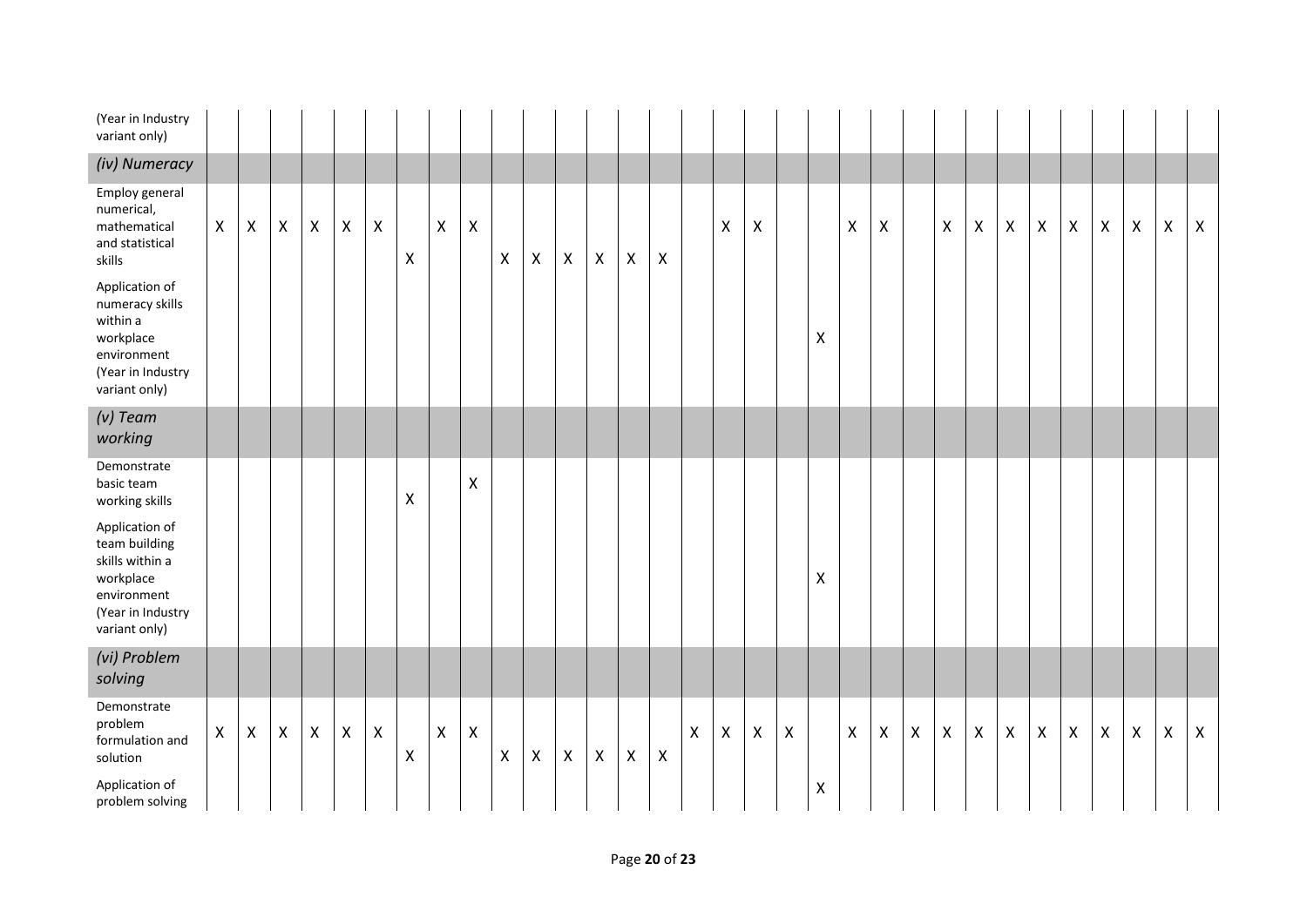| skills within a<br>workplace<br>environment<br>(Year in Industry<br>variant only)                                              |              |                           |                           |                    |                |                    |                    |                    |                    |                           |              |                    |                           |                    |                |              |                           |                           |                    |   |   |                           |                           |                    |                    |                           |              |                    |                           |                    |                    |              |
|--------------------------------------------------------------------------------------------------------------------------------|--------------|---------------------------|---------------------------|--------------------|----------------|--------------------|--------------------|--------------------|--------------------|---------------------------|--------------|--------------------|---------------------------|--------------------|----------------|--------------|---------------------------|---------------------------|--------------------|---|---|---------------------------|---------------------------|--------------------|--------------------|---------------------------|--------------|--------------------|---------------------------|--------------------|--------------------|--------------|
| (vii)<br>Information<br>handling                                                                                               |              |                           |                           |                    |                |                    |                    |                    |                    |                           |              |                    |                           |                    |                |              |                           |                           |                    |   |   |                           |                           |                    |                    |                           |              |                    |                           |                    |                    |              |
| Find and use<br>appropriate<br>information from<br>a variety of<br>sources                                                     | $\mathsf{X}$ | $\boldsymbol{\mathsf{X}}$ | $\boldsymbol{\mathsf{X}}$ | $\mathsf{X}$       | $\pmb{\times}$ | $\pmb{\mathsf{X}}$ | $\pmb{\mathsf{X}}$ | $\pmb{\mathsf{X}}$ | $\pmb{\mathsf{X}}$ | $\pmb{\mathsf{X}}$        | X            | $\pmb{\mathsf{X}}$ | $\pmb{\times}$            | $\pmb{\mathsf{X}}$ | $\pmb{\times}$ | X            | $\pmb{\times}$            | $\pmb{\times}$            | $\pmb{\times}$     |   | X | $\boldsymbol{\mathsf{X}}$ | X                         | $\pmb{\mathsf{X}}$ | $\mathsf{X}$       | $\boldsymbol{\mathsf{X}}$ | $\mathsf{X}$ | X                  | $\pmb{\times}$            | $\pmb{\mathsf{X}}$ | $\pmb{\mathsf{X}}$ | X            |
| Application of<br>information<br>handling skills<br>within a<br>workplace<br>environment<br>(Year in Industry<br>variant only) |              |                           |                           |                    |                |                    |                    |                    |                    |                           |              |                    |                           |                    |                |              |                           |                           |                    | X |   |                           |                           |                    |                    |                           |              |                    |                           |                    |                    |              |
| (viii) Skills for<br>lifelong<br>learning                                                                                      |              |                           |                           |                    |                |                    |                    |                    |                    |                           |              |                    |                           |                    |                |              |                           |                           |                    |   |   |                           |                           |                    |                    |                           |              |                    |                           |                    |                    |              |
| Collect and apply<br>new ideas and<br>concepts                                                                                 | $\mathsf{X}$ | X                         | X                         | $\mathsf{X}$       | $\mathsf{X}$   | $\pmb{\mathsf{X}}$ | $\pmb{\mathsf{X}}$ | Χ                  | $\pmb{\mathsf{X}}$ | $\mathsf{X}$              | $\mathsf{X}$ | $\mathsf{X}$       | $\mathsf{X}$              | $\mathsf{X}$       | $\pmb{\times}$ | $\mathsf{X}$ | $\boldsymbol{\mathsf{X}}$ | $\boldsymbol{\mathsf{X}}$ | $\pmb{\times}$     |   | X | X                         | X                         | X                  | $\mathsf{X}$       | $\boldsymbol{X}$          | X            | X                  | $\mathsf{X}$              | $\pmb{\mathsf{X}}$ | Χ                  | $\mathsf{X}$ |
| Combine new<br>knowledge and<br>techniques with<br>prior<br>understanding                                                      | X            | X                         | $\boldsymbol{\mathsf{X}}$ | $\pmb{\mathsf{X}}$ | $\pmb{\times}$ | $\pmb{\times}$     | X                  | $\pmb{\times}$     | $\pmb{\mathsf{X}}$ | $\boldsymbol{\mathsf{X}}$ | X            | $\pmb{\times}$     | $\boldsymbol{\mathsf{X}}$ | $\pmb{\mathsf{X}}$ | $\pmb{\times}$ | X            | $\mathsf{X}$              | $\boldsymbol{\mathsf{X}}$ | $\pmb{\times}$     |   | X | $\boldsymbol{\mathsf{X}}$ | $\boldsymbol{\mathsf{X}}$ | X                  | $\mathsf{X}$       | $\boldsymbol{X}$          | $\mathsf{X}$ | $\pmb{\mathsf{X}}$ | $\boldsymbol{\mathsf{X}}$ | $\pmb{\mathsf{X}}$ | $\pmb{\times}$     | X            |
| Demonstrate and<br>produce                                                                                                     | Χ            |                           | $\pmb{\mathsf{X}}$        |                    |                | $\pmb{\times}$     | $\pmb{\times}$     | Χ                  | $\mathsf X$        |                           |              |                    |                           |                    |                | Χ            |                           |                           | $\pmb{\mathsf{X}}$ |   |   |                           | $\boldsymbol{\mathsf{X}}$ | $\pmb{\mathsf{X}}$ | $\pmb{\mathsf{X}}$ |                           |              | Χ                  | $\pmb{\mathsf{X}}$        |                    | Χ                  |              |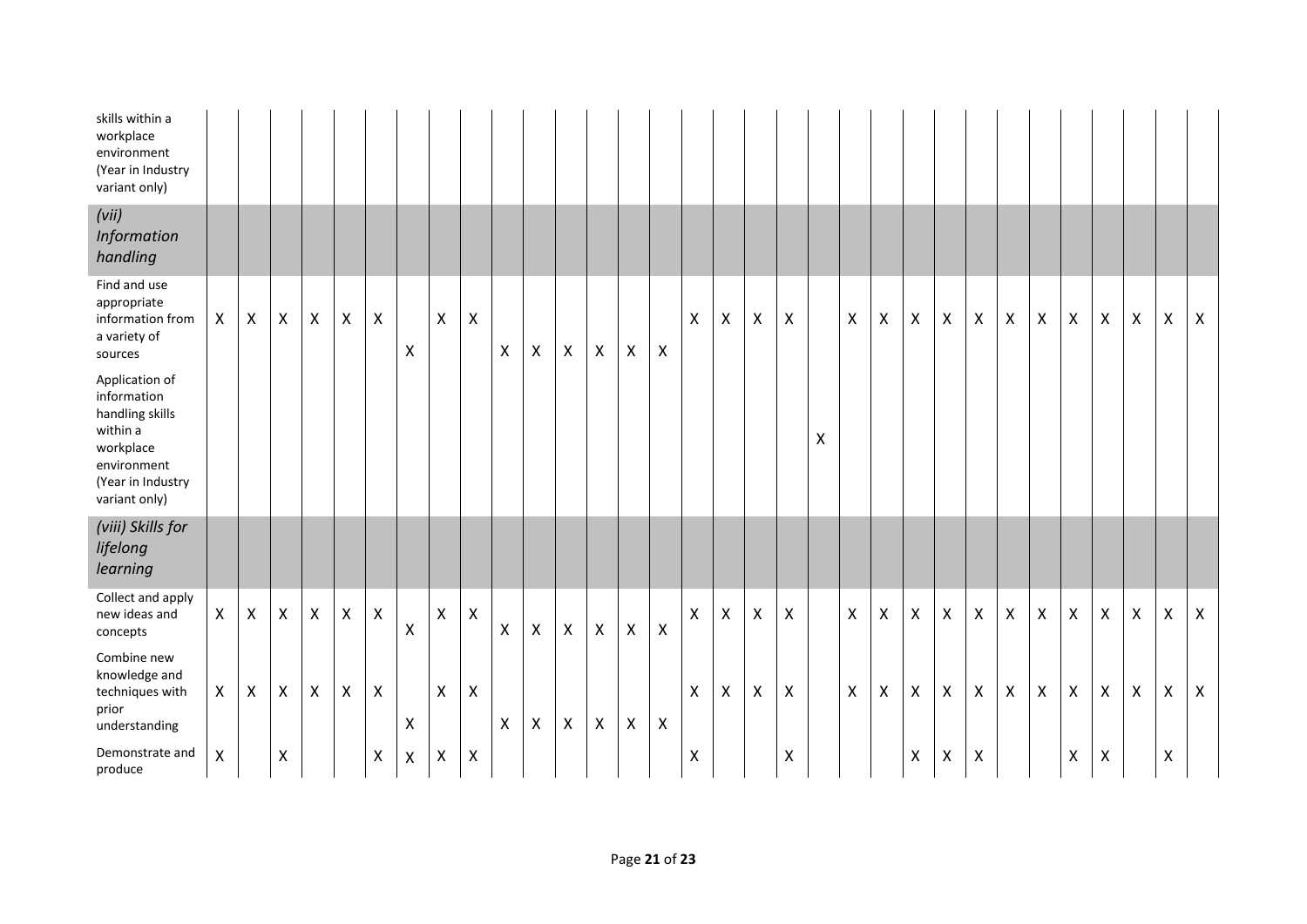| independent<br>work                                                                                                                                                                          |              |              |              |                |                |                |                |                |                           |   |   |                           |                    |              |                |                |                    |                    |                |   |                           |                           |                           |              |                |                |                |                           |                    |                           |   |              |
|----------------------------------------------------------------------------------------------------------------------------------------------------------------------------------------------|--------------|--------------|--------------|----------------|----------------|----------------|----------------|----------------|---------------------------|---|---|---------------------------|--------------------|--------------|----------------|----------------|--------------------|--------------------|----------------|---|---------------------------|---------------------------|---------------------------|--------------|----------------|----------------|----------------|---------------------------|--------------------|---------------------------|---|--------------|
| Demonstrate<br>time<br>management<br>skills through<br>adhering to<br>deadlines                                                                                                              | $\mathsf{X}$ | X            | $\mathsf{X}$ | $\mathsf{X}$   | X              | $\mathsf{X}$   | X              | $\mathsf{X}$   | $\boldsymbol{\mathsf{X}}$ | X | X | X                         | $\mathsf{X}$       | $\mathsf{X}$ | X              | X              | $\mathsf{X}$       | $\pmb{\times}$     | $\mathsf{X}$   |   | $\boldsymbol{\mathsf{X}}$ | $\boldsymbol{\mathsf{X}}$ | $\boldsymbol{\mathsf{X}}$ | $\mathsf{X}$ | $\mathsf{X}$   | $\mathsf{X}$   | $\mathsf{X}$   | $\boldsymbol{\mathsf{X}}$ | $\pmb{\times}$     | $\boldsymbol{\mathsf{X}}$ | X | $\mathsf{X}$ |
| Use a variety of<br>sources of<br>knowledge<br>appropriately                                                                                                                                 | $\mathsf{X}$ | $\mathsf{X}$ | $\mathsf{X}$ | $\pmb{\times}$ | $\pmb{\times}$ | $\pmb{\times}$ | $\pmb{\times}$ | $\pmb{\times}$ | $\pmb{\times}$            | X | X | $\boldsymbol{\mathsf{X}}$ | $\pmb{\mathsf{X}}$ | $\mathsf{X}$ | $\pmb{\times}$ | $\pmb{\times}$ | $\pmb{\mathsf{X}}$ | $\pmb{\mathsf{X}}$ | $\pmb{\times}$ |   | $\pmb{\times}$            | $\pmb{\times}$            | X                         | $\mathsf{X}$ | $\pmb{\times}$ | $\pmb{\times}$ | $\pmb{\times}$ | $\mathsf X$               | $\pmb{\mathsf{X}}$ | $\mathsf X$               | X | $\mathsf{X}$ |
| Demonstrate<br>ability to learn in<br>a different<br>cultural<br>environment<br>(Year Abroad<br>variant only)                                                                                |              |              |              |                |                |                |                |                |                           |   |   |                           |                    |              |                |                |                    |                    | X              |   |                           |                           |                           |              |                |                |                |                           |                    |                           |   |              |
| Application of a<br>variety of<br>employability and<br>transferable skills<br>(some outlined<br>already above)<br>within a<br>workplace<br>environment<br>(Year in Industry<br>variant only) |              |              |              |                |                |                |                |                |                           |   |   |                           |                    |              |                |                |                    |                    |                | X |                           |                           |                           |              |                |                |                |                           |                    |                           |   |              |
| Demonstrate the<br>ability to think<br>reflectively about<br>personal and<br>professional<br>development<br>(Year in Industry<br>variant only)                                               |              |              |              |                |                |                |                |                |                           |   |   |                           |                    |              |                |                |                    |                    |                | Χ |                           |                           |                           |              |                |                |                |                           |                    |                           |   |              |